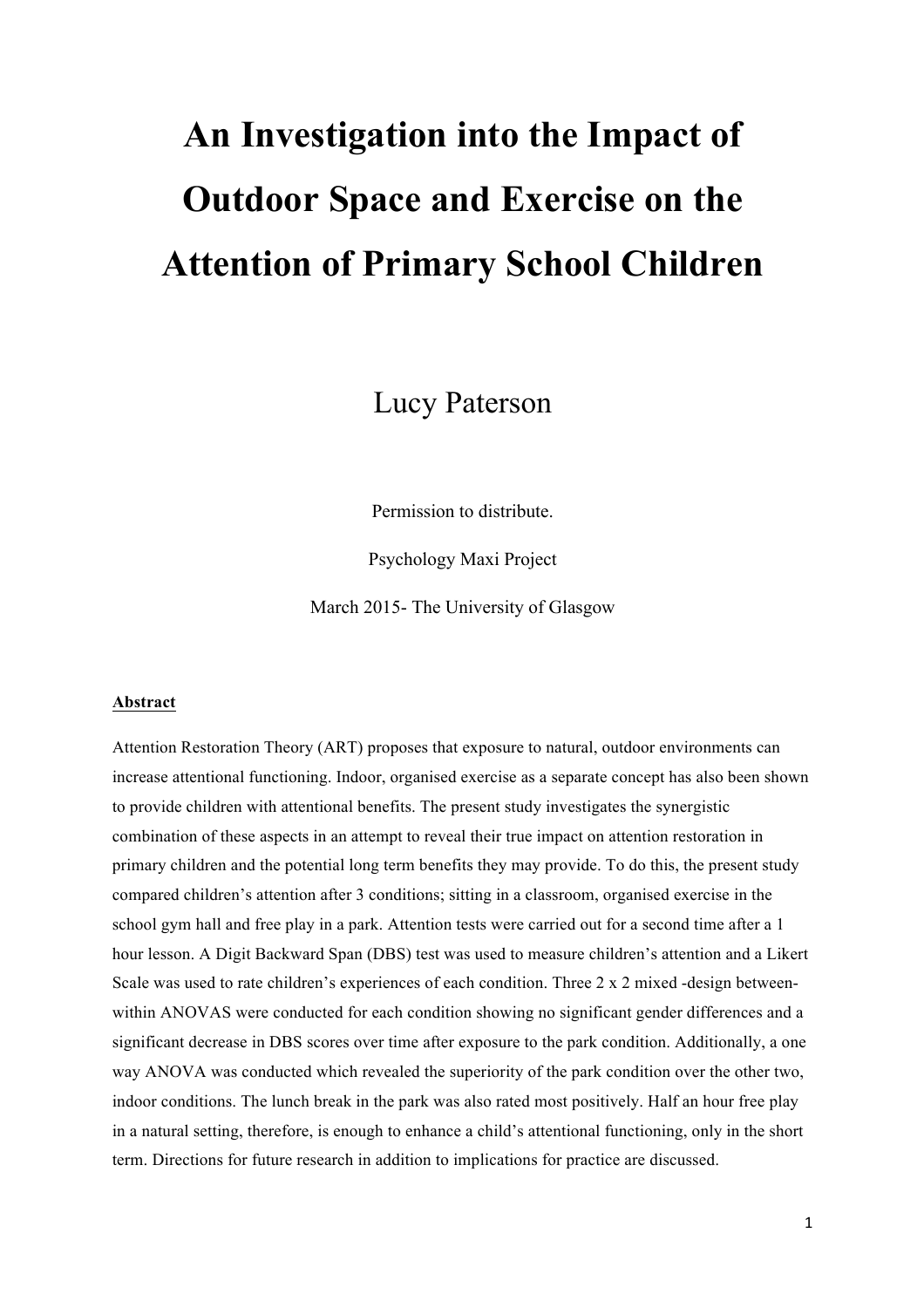# **Introduction**

The present study is an investigation into the psychological impact of outdoor, natural environments and exercise on primary school children; more specifically the impact these have upon attention restoration. A previous maxi project conducted by Valaviciute (2014) studied the impact on attention restoration after children spent their lunchtime within a natural meadow setting, a playground setting and within a classroom. The meadow setting which yielded more aspects of nature was found to significantly increase the attentional capacity of children, over the other two, less natural settings. The current paper view's Valaviciute's (2014) study as a point of departure. In order to sharpen this current area of research, it is appropriate to isolate the myriad of variables present within the green space, to investigate what exactly is causing the significant impact upon attention restoration. In this study, exercise has been isolated, as exercise alone, has been shown to improve the attentional capacities of children.

#### *The Decline of Outdoor Play and the Consequences*

Over the past fifty years, a considerable decline has been observed in the amount of time children spend outdoors (Gray, 2011). A recent study involving 1,000 parents of young children in the U.K concluded that a quarter of children spend less than 30 minutes a week playing outdoors and the reasons for this included concerns of children's safety, the weather, television, computer games and a lack of green space (Carter, 2015). In addition Cutler, Glaeser, & Shapiro (2003) also found that the time spent watching TV per day in the U.S increased by forty minutes between 1965 and 1995. Inevitably, the increasingly sedentary lifestyles of individuals across western societies have been found to cause severe physical health implications. Worldwide, obesity has more than doubled since 1980, and in 2013, The World Health Organisation stated that 42 million children under the age of 5 were overweight or obese (World Health Organisation [WHO], 2015). Less predictably however, the mental health of individuals, notably children, is also suffering as a result of the ever increasing inactive lifestyles of western society. Dunn and Layard (2009) found that between 1974 and 1999 there was a significant increase in the number of children suffering from conduct, behavioural and emotional problems, that they described as an 'epidemic of mental illness' which they believe to be linked to increasing inactivity. Additionally, a report by the National Trust in 2012 suggests children are suffering from a 'Nature Deficit Disorder.' The report states that this is due to a lack of time spent playing outdoors and suggests that greater activity outdoors contributes strongly to a healthy mind (Moss, 2012). Furthermore, psychological disorders such as depression have been found to occur with increased frequency in obese children (Daniels et al., 2005)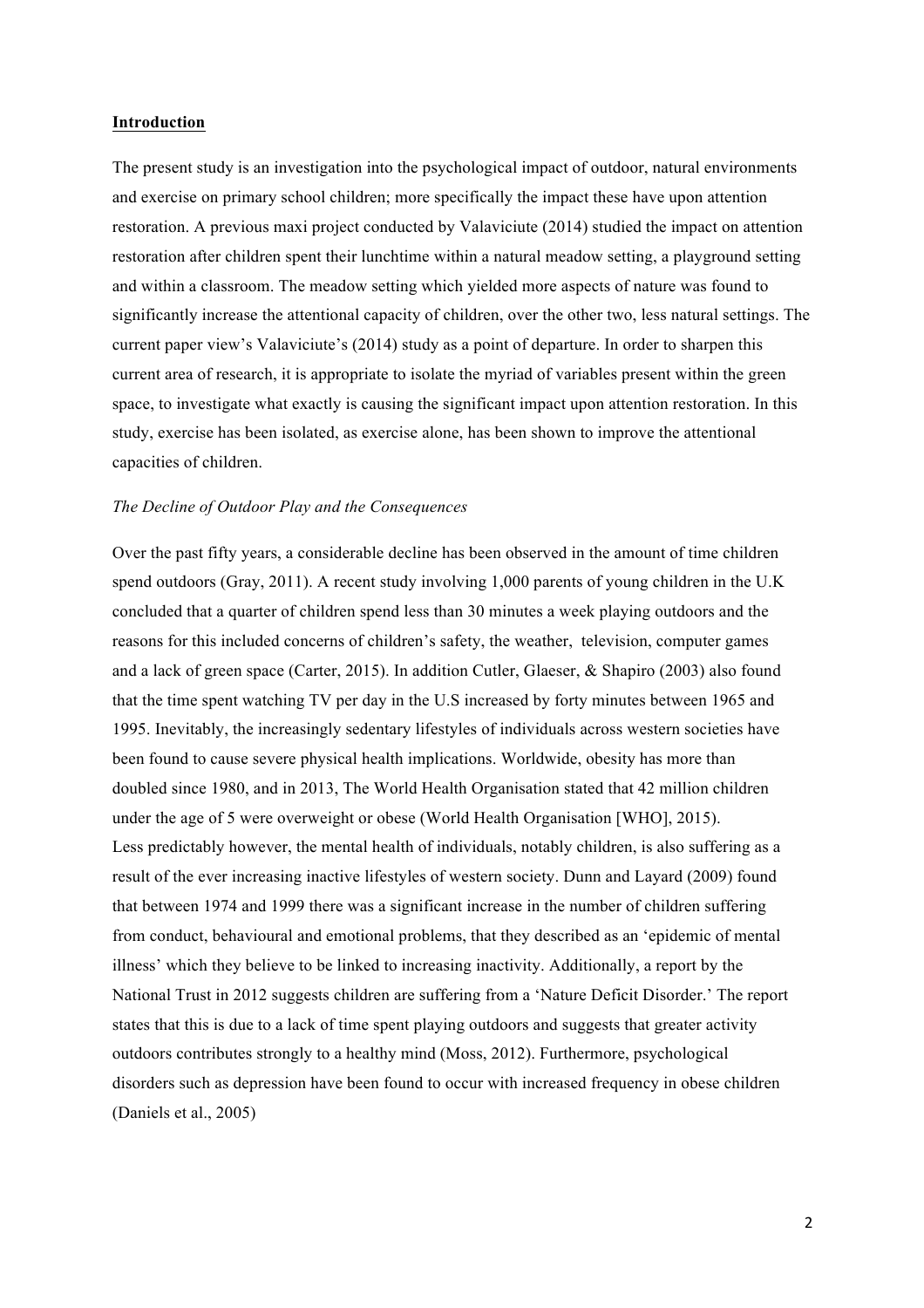Through exploring the impact of natural, outdoor environments and exercise upon the psychological wellbeing of children, the present study, in addition to the current burst of research in this area, aims to find a solution to this very current problem, which fifty years ago, failed to exist. Significant evidence has been gathered within the literature suggesting that nature, and exercise as separate concepts, largely promote good physical and psychological health, more specifically demonstrating benefits on attention restoration. This evidence will be examined below.

#### *Attention Restoration Theory: What Is It?*

Attention Restoration Theory (ART) was developed by Kaplan and Kaplan in 1989 and proposes that attention fatigue can be overcome effectively after spending time in a natural environment (Kaplan & Kaplan, 1989). This theory is built upon previous findings that there are two types of attention (Berman, 2008); directed attention and involuntary or automatic attention (Kaplan, 1995). Directed attention requires an individual to shut out distractions in order to concentrate fully on the task at hand. This can prove to be tiring and effortful. Directed attention is compulsory for various aspects of learning that require cognitive functioning, for example studying, writing and taking exams (Felsten, 2009). DeMarco and Lister (2013) found that in an office environment, individuals can take up to 15 minutes in order to achieve this state of concentration, and in a second it can be destroyed by a distraction, such as a telephone call. As one can imagine, within a classroom setting for younger individuals, this state of concentration must take an exceedingly large amount of effort as distractions are plentiful in such an environment. When directed attention is placed under continual demand, people begin to suffer "directed attention fatigue" which can cause: poor perceptual abilities, unclear thought processes, irritability, a lack of patience and distractibility (Kaplan, 1995). These impacts lead to poor task performance. Therefore, it is important that directed attention is restored to allow for further effective work to be carried out and Kaplan (1995) suggests that this can be done through the means of resting one's directed attention span and employing involuntary attention. Involuntary attention occurs when individuals automatically attend to things which are inherently intriguing or eye catching. As our attention is drawn involuntarily, no great amount of effort or energy is required to suppress distractions, providing a rest period for the directed attention system. Several studies (Kaplan, 1995; Felsten, 2009) suggest that this can be achieved by spending time within a natural environment.

However, Kaplan (1995) proposes that there are four crucial aspects that a natural setting must possess in order for restoration from directed attention fatigue to occur. These are 'being away', 'fascination', 'extent', and 'compatibility'. 'Being away' refers to the idea that the setting is removed from an individual's usual environment within which directed attention is used. Kaplan (1995) suggests that although places such as the seaside, lakes, mountains, forests and meadows are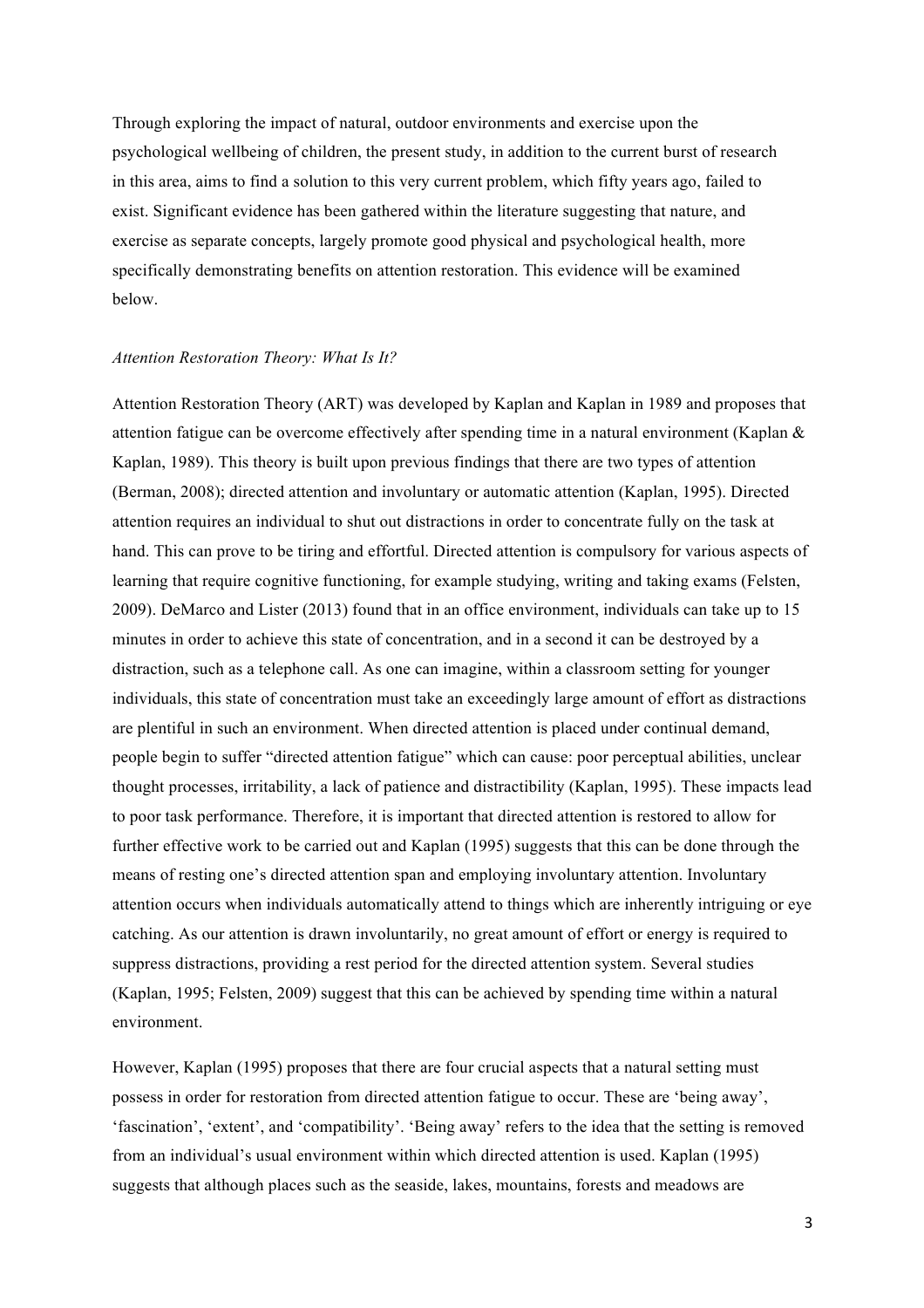exceptionally effective for the restoration of attention, it is not necessary to travel a large distance to achieve these effects. The sense of 'being away' can be achieved in a nearby natural setting, merely by changing the context which ultimately leads to directed attention fatigue. As previously stated, nature is abundant with fascinating objects which capture peoples' involuntary attention. More specifically however, natural settings should offer 'soft' fascinations e.g. clouds and sunsets. Therefore the natural setting captures individuals' attention in a non-alarming fashion (Kaplan, 1995). Kaplan (1995) suggests a sense of 'extent' within a natural setting is paramount in order for attention restoration and a large area of land is not necessary in order to provoke a sense of extent. It is suggested that a long trailing path through an area of land, miniaturization and historic artefacts can create a feeling of extent. Finally, 'compatibility' is necessary within a natural setting to achieve attention restoration. This means that the environment must not go against the wishes and interests of an individual. If an environment or activity is not enjoyable to the person, the environment will ultimately fail to be restorative. It is thought that 'soft fascination' plays the key role within the environment, and with the aid of the other three properties, fascination can be enhanced and sustained. Thus, if all four of these criteria are met, an environment should provide effective attention restoration for an individual. Although these aspects can be found in alternative environments, Kaplan and Kaplan (1989) suggest that benefits are optimum when they are expressed within a natural environment.

# *Evidence for Attention Restoration Theory*

Research into the Attention Restoration Theory continues to be expanding, with a growing body of evidence supporting the notion that natural environments have the ability to provide individuals with restorative effects.

An early paper by Kaplan and Talbot (1983) was the first to demonstrate the psychological benefits of wilderness experience by the means of taking students (from both rural and city schools) on weeklong wilderness trips. Kaplan and Talbot (1983) stated that the newly perceived environment caused students to perceive themselves in a new light, and that they feel "calmer, at peace with themselves, 'more beautiful on the inside and unstifled.' (p. 178)

More focussed studies thereafter have consistently shown improved attention and mental restoration when individuals are exposed to actual natural environments (Hartig, Mang, & Evans, 1991; Ottosson & Grahn, 2005; Mårtensson et al., 2009), in addition to less intense exposures. More recently, a study by Berto (2005) found that participants who were exposed to photographs of restorative environments improved their performance on the final attention test more so than participants exposed to non restorative environment images or geometrical patterns. These results are not only in agreement with Kaplan's (1995) but they suggest that being exposed to a photograph of a natural environment is enough to allow for restoration from mental fatigue. Additional research consisting of less intense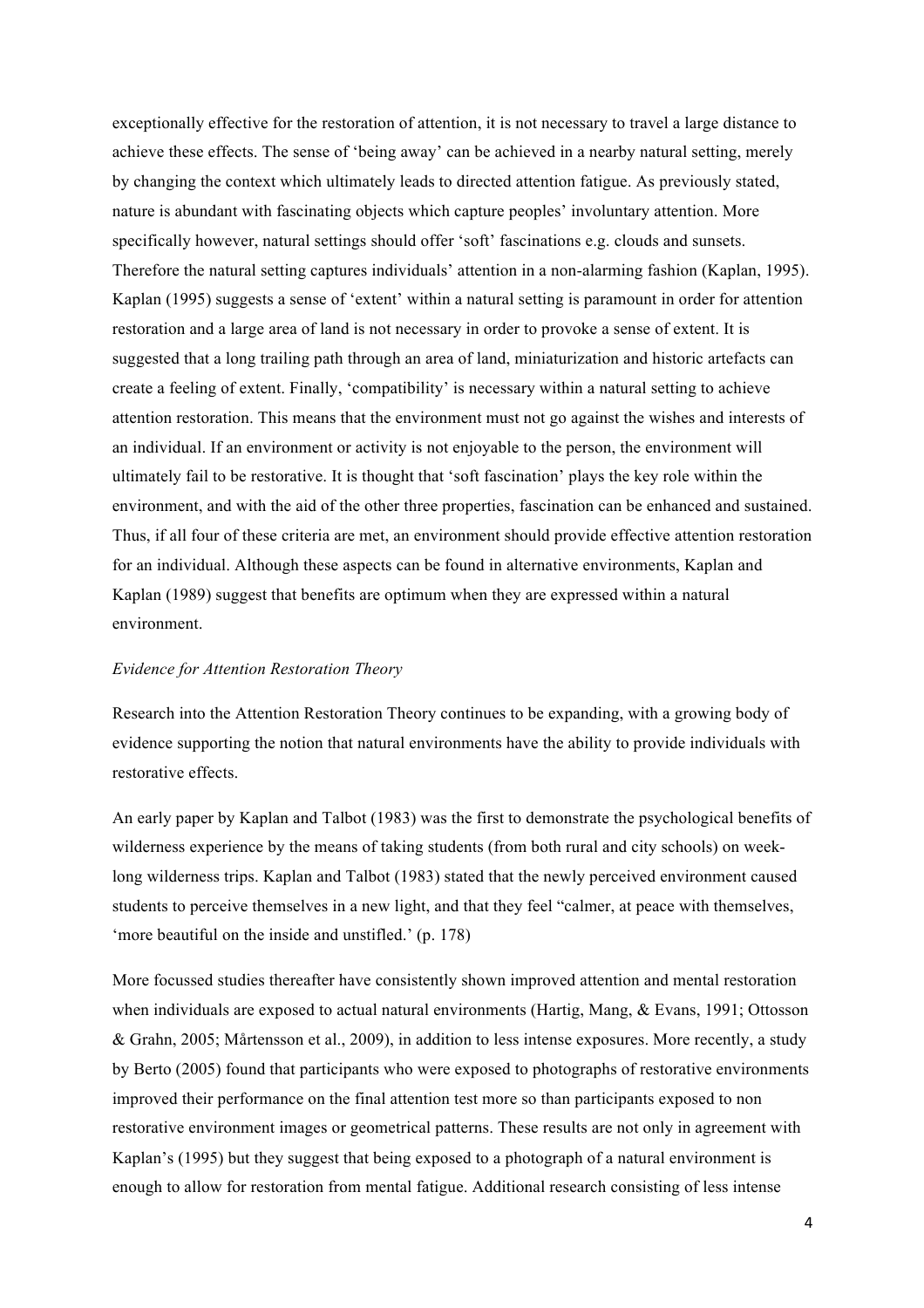exposures to natural environments have been found to have similar results, in particular studies focussing on the psychological benefits of natural views from a window (Tennessen & Cimprich, 1995; Kaplan, 2001; Kuo & Sullivan, 2001).

Although research exploring the comparison of simulated natural and simulated urban environments is plentiful (Ulrich et al., 1991; Laumann, Gärling, & Stormark, 2003), studies surrounding the comparison between natural versus simulated environments is extremely limited. However, one study by Kjellgren and Buhrkall (2010) based in Sweden found actual natural environments to yield superior restorative benefits to those found after exposure to the simulated environment.

# *Evidence Supporting ART in Childhood Research*

However, children also experience directed attention fatigue. The pressure to complete school work within a classroom environment with so many active distractions is likely to lead to directed attention fatigue (Faber Taylor, Kuo, & Sullivan, 2001b). Shaffer (1985) suggests that children may find the fighting off of distractions more challenging than adults due to their attention not being fully developed.

A number of studies have demonstrated the restorative benefits on attention which natural environments have upon children. Mårtensson et al. (2009) assessed eleven playgrounds of typical schools in Stockholm and concluded that the restorative potential of green outdoor environments also applies to preschool children after it was found that children who played in open and integrated outdoor spaces containing lots of trees, shrubbery and hilly terrain demonstrated fewer levels of behaviours of inattention.

Findings by Faber Taylor, Kuo, and Sullivan (2001a) found similar results to those studies based on adults; children too, benefit from green space, even if only viewed from a window. It was concluded that the more natural a girls view from home is, the better her concentration, impulse inhibition and delay of gratification. No relationship was found for boys between green space and the performance on tasks testing for each of the three forms of self- discipline. It was proposed that the reason for the gender differences may be due to the fact that boys spend less time playing in and around their homes.

Children with Attention Deficit disorders have also been observed to have improved attention and self- discipline after spending time within natural environments (Kuo & Faber Taylor, 2004; Taylor & Kuo, 2009; Faber Taylor & Kuo, 2011). The high demand for an alternative to drug treatments for ADHD was a catalyst for the surge in papers surrounding the efficacy of natural green spaces in reducing the symptoms of the disorder. More specifically, Kuo and Faber Taylor (2004) found that children of all genders and income groups with ADHD who play regularly in green spaces have milder symptoms than children who play in built up outdoor areas and indoor settings. The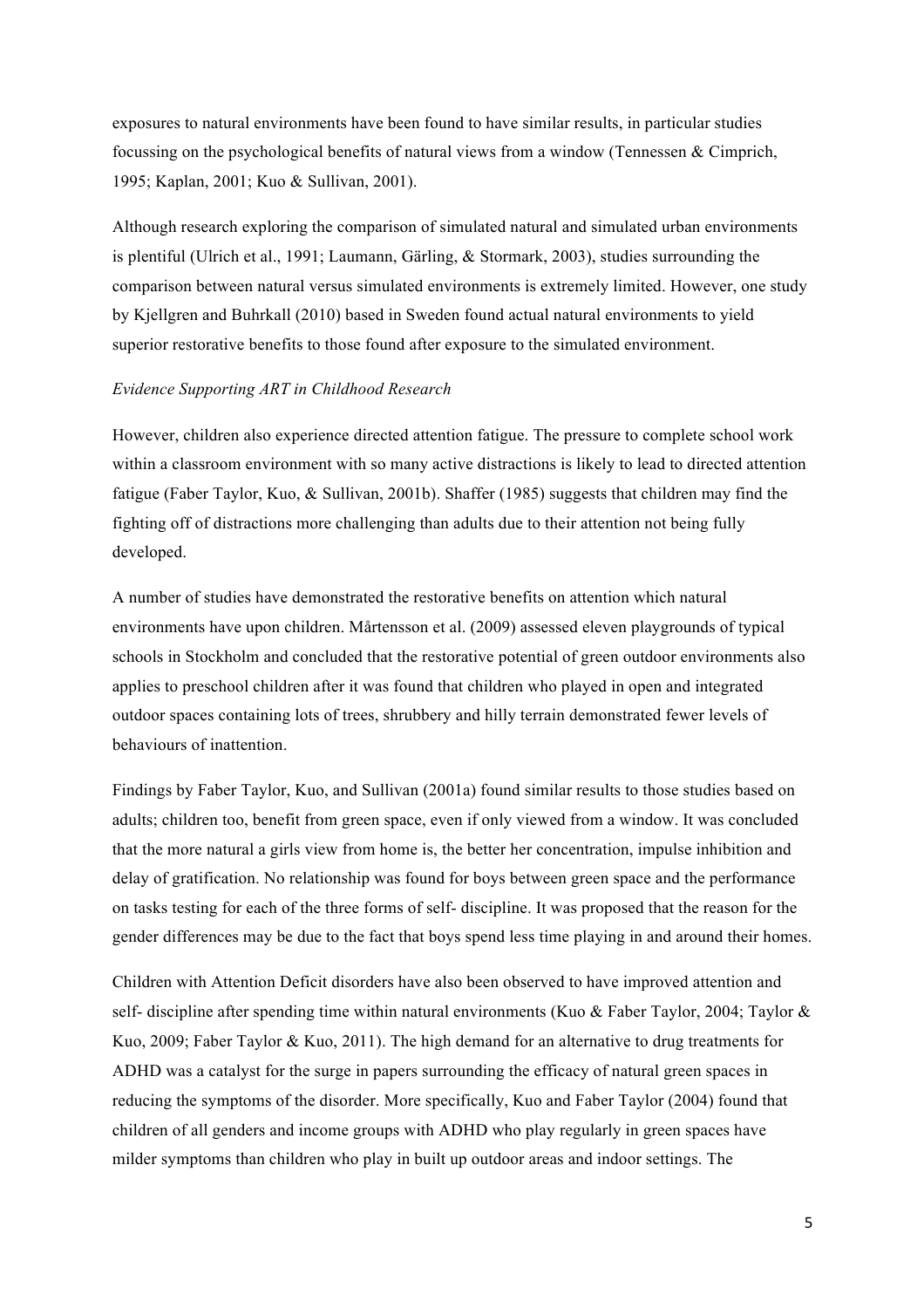contrasting results found between genders within this area of research, highlight the importance of the inclusion of this variable within similar studies.

It is clear from the evidence provided that exposure to natural environments is psychologically beneficial, specifically in terms of attention restoration, for a wide variety of individuals.

# *Methodological Considerations of Current Research in ART*

It is apparent that there is widespread use of qualitative methods within the literature surrounding the effect of outdoor, natural environments on children (Handy, Cao, & Mokhtarian, 2008). Most prominently, interviews and questionnaire methodologies have been employed within such research (Prezza, 2007). For example in Neuwelt and Kearns' (2006) study which looks at the link between walking to school and health. These methods effectively deliver a detailed understanding of the decision making process which is involved in the use of outdoor environments, as well as exposing the many ways in which children experience the outdoors (Greene & Hill, 2005). However, strong quantifiable evidence is lacking within the literature to support the idea that outdoor natural spaces are physically and psychologically beneficial. It is advised that further more in depth and qualitative methodological approaches to such research should be undertaken in the future to ensure that this limitation is addressed.

An additional methodological limitation of previous research into the effect of outdoor space on children is the lack of focus on the long term benefits such an environment may provide. A recent paper by Oppezzo and Schwartz (2014) conducted 4 experiments to test the effects of exercise versus sitting both indoors and outdoors on creative performance. It was found that both exercise indoors and outdoors yielded high performance rates on creativity tasks, however no long term benefits were found to be present minutes after the exposure. The short term findings were the focus of the paper; however the lack of long term benefits were barely discussed, despite the important nature of such a discovery for both future research and the implications for practice.

The current study takes into account both of these limitations and has employed a quantitative measurement of attention in the form of the Digit Backward Span (DBS) test in addition to a Likert Scale questionnaire to assess children's ratings of their lunch time environments. This study also employs a long term measurement of attention, as DBS scores are taken for a second time after a one hour lesson has taken place.

However, in order to move this area of research further even more, as previously stated, the investigation into the myriad of variables present within the green space is vital. By isolating these variables, it may be possible to reveal which aspects of the natural environment are causing these psychological benefits, more specifically the increase in the attentional capacity of children.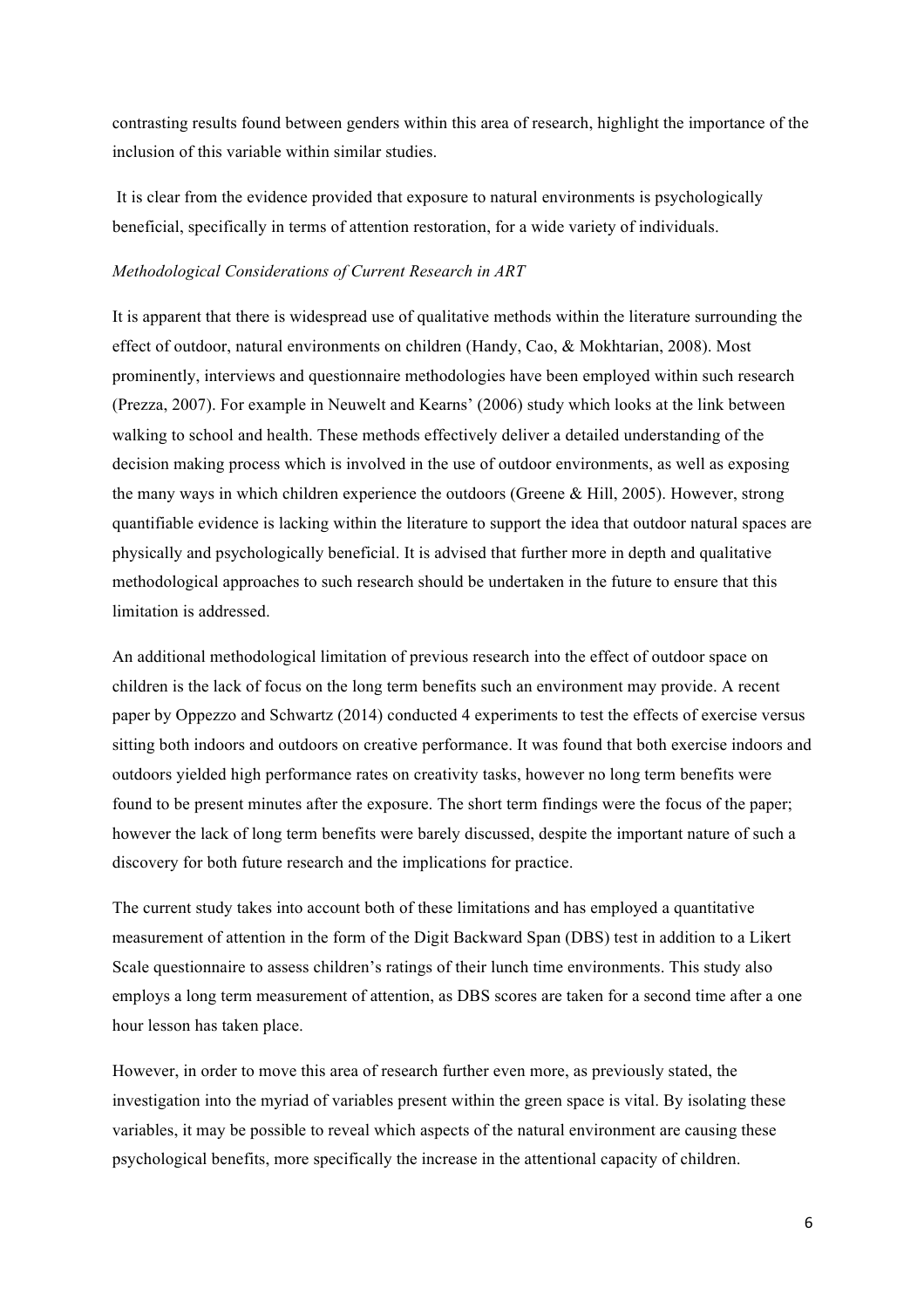#### *Some Variables to Consider*

It is impossible to list each and every variable which is present within a natural environment, as each space is unique and ever changing. As previously discussed, Kaplan (1995) proposes that there are four crucial aspects that a natural setting must possess in order for restoration from directed attention fatigue to occur; 'being away', 'fascination', 'extent', and 'compatibility'. An extensive number of additional variables are present within a natural environment and one in particular that has acted, unintentionally, as a confounding factor in research comparing individuals' reactions to urban and natural environments is water. White et al. (2010) found that images of "built" environments containing aquatic elements were generally rated just as positively as natural green environments. Although this experiment only made use of photographs of such environments and not the real thing, this finding indicates that specific elements of natural spaces may be what cause the restorative benefits and not the green, natural space as a whole.

The current study isolates the variable 'exercise' as both natural environments and exercise as separate concepts have been shown to improve attention restoration in children. The significant literature looking at exercise as a mechanism for attention restoration will be reviewed below.

# *Exercise as a Mechanism for Attention Restoration in Childhood Research*

The majority of research into the effect of exercise on the attention of children has been carried out on children with Attention Deficit Hyperactivity Disorder (ADHD) (Tantillo, Kesick, Hynd, & Dishman, (2002); Medina et al., 2010; Pontifex, Saliba, Raine, Picchietti, & Hillman, 2013) again due to the high prevalence of ADHD and the overwhelming demand for alternative non drug based treatments. However, within these studies, it has been found that not only do children with ADHD appear to benefit a great deal from exercise, but the control groups containing children without a diagnosis of ADHD appear to benefit greatly too. Pontifex et al., (2013) found that in a sample of children aged between 8-10 years of age, a 20 minute single bout of exercise indoors on a motor driven treadmill was enough to enhance attention in both children diagnosed with ADHD in addition to healthy match controls. The latter finding was an unexpected result, as this single bout of exercise was not thought to be influential enough to yield such results for persons without ADHD.

Such findings lead us to question the benefits of exercise on children without a diagnosis. In 2009 the first study to focus solely upon the link between a single acute bout of exercise and the enhancement of cognitive function specifically on children was published by Hillman et al. (2009). A sample of 20 children (aged 8- 12yrs) revealed that after walking on a treadmill for a 20 minute period, participants performed better on an inhibitory control task than after a 20 minute resting period. They also found that children performed better on an academic achievement test after the treadmill condition.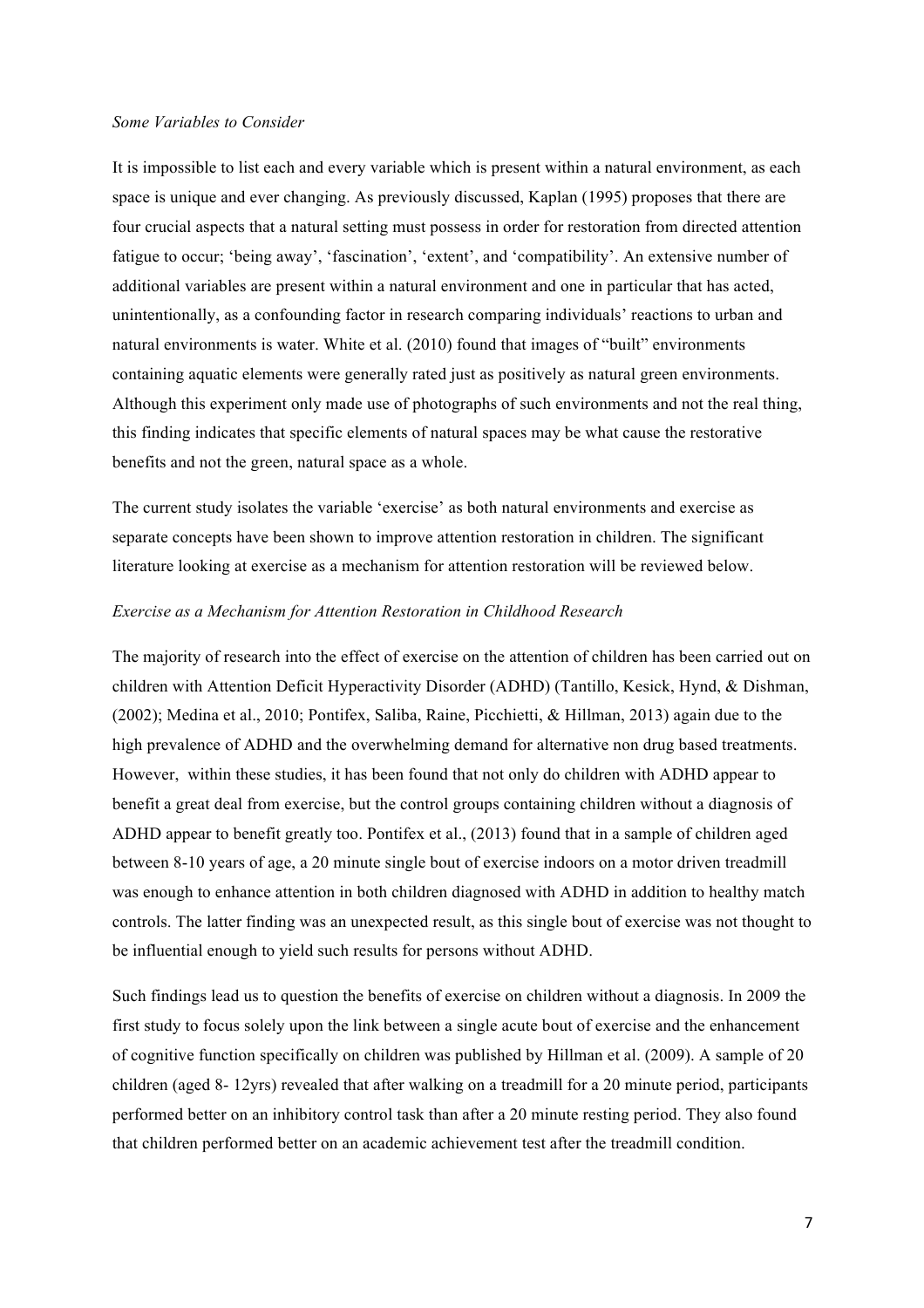However, the external validity of this study is questionable as most children do not tend to carry out physical activity on a treadmill.

A more recent experiment based in Scotland was conducted by Hill et al. (2010) which involved six main stream primary schools located in Aberdeen, Scotland (1224 children, aged 8 to 11 years). This is the first study to date which has included such a large sample size, creating a highly representative sample. It was discovered through the means of a DBS test that a series of indoor exercises lasting 10- 15 minutes was enough to increase the attention of children. This external validity of this experiment is high as the exercises carried out were created by physical education teachers and can easily be carried out within a classroom.

Thus, it is clear from this evidence provided, that organised exercise indoors may be sufficient enough to provide effective attention restoration for children within a school setting.

# *Free Play versus Organised Exercise*

It is important to note the distinction between free play and organised exercise. Although there is evidence within the literature which has been previously discussed suggesting that organised exercise indoors provides restorative benefits in terms of children's attention, Kaplan and Kaplan (1989) suggest contrastingly that free play is vital within the green space for attention restoration to occur. Free play means allowing your child to play in a way in which he/she wants to. This is thought to relax one's directed attention, and make use of one's involuntary attention to ultimately allow for restoration to take place.

Within the present study, free play took place within the park condition however; organised exercise was required within the gym condition, in order to best match the level of free play which took place within the park setting, to control effectively for exercise.

#### *Green Exercise*

The synergistic combination of exercise and exposure to natural environments could potentially be the key to the fight against the rapidly increasing sedentary lifestyles of the western world and the detrimental physical and psychological consequences these carry. More specifically, the overwhelming evidence for both exposure to natural environments and exercise in the restoration of children's attention, suggests that the marrying of these approaches could enhance the attention of children even further, leading to more effective learning and education within schools. One theory which has derived from a combination of the Attention Restoration Theory (ART) and the overwhelming evidence for the psychological benefits of exercise is the idea of Green Exercise (GE). GE refers to exercise which takes place within natural environments (Mackay & Neill, 2010).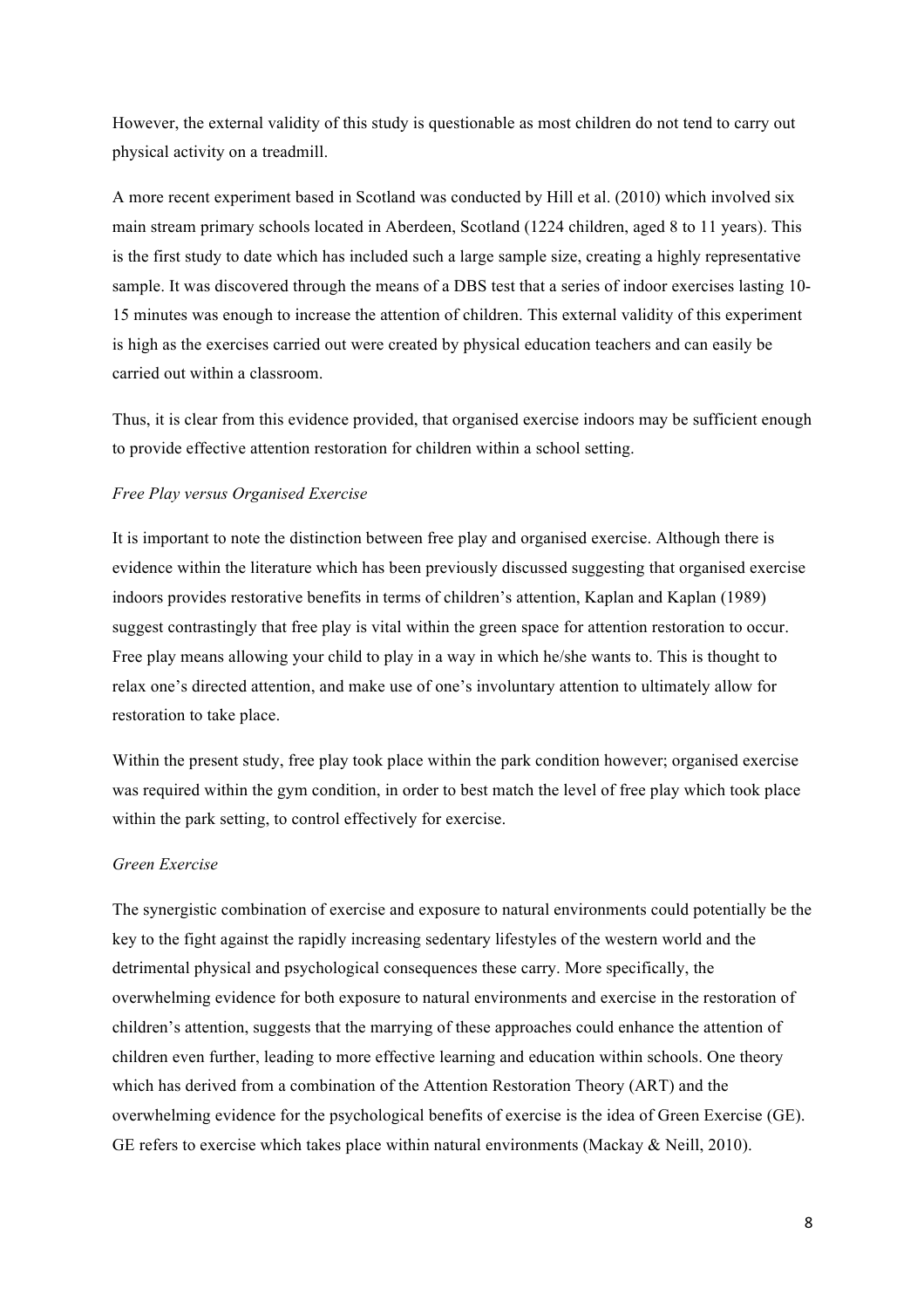Although this theory has been found to yield significant psychological benefits for adults (Pretty, Peacock, Sellens, & Griffin, 2005; Hug, Hartig, Hansmann, Seeland, & Hornung, 2009; Thompson et al., 2011; Barton, Griffin, & Pretty, 2012) no studies to date, to the best of my knowledge, have questioned the link between GE and attention restoration in children. This is surprising considering that separate studies of ART and exercise, have found to hold exceptionally positive restorative powers from directed attention fatigue.

# *The Present Study*

As previously discussed, exercise and outdoor, natural spaces as separate concepts have both yielded positive physical and psychological benefits in children. The synergistic combination of these concepts may provide hope in the battle against the ever increasingly sedentary lifestyles of children today, in addition to the physical and psychological consequences produced by such an epidemic. More specifically however, the marriage of these concepts may benefit the attentional demands of children today within classroom settings.

The present study will extend upon research into the Attention Restoration Theory and Green Exercise Theory in many ways. Primarily, it will investigate whether organised exercise indoors during a lunch break yields similar attentional benefits to those held by a matched amount of free play outdoors. This study will further extend upon the current literature by using a sample of Scottish children living in a rural environment, as much of the previous literature is based on urban children from abroad (Faber Taylor & Kuo, 2004). Additionally, exposing children to real environments instead of simulations, will not only sharpen the current research which largely consists of simulated environments and exercise machines due to their convenient nature, but will allow for a more accurate understanding of the benefits of such a space. This study also will take into account the potential long term benefits on attention restoration of the three conditions, by testing subjects 1 hour after exposure, something which, to the best of my knowledge, has not been conducted previously. Finally, this study will further expand on current research by controlling for gender.

Taking all of this into account the present study will compare children's attention through the use of a standardized test of attention, after spending their lunch break within 3 conditions; free play outdoors in a park, organised exercise indoors and sitting in a classroom. Children's attention will then be tested for a second time after a one hour lesson has been carried out by the class teacher within the participants' usual classroom setting.

# *Hypotheses:*

1. The outdoor, free play condition will yield more attentional benefits than either of the other two, indoor less natural conditions.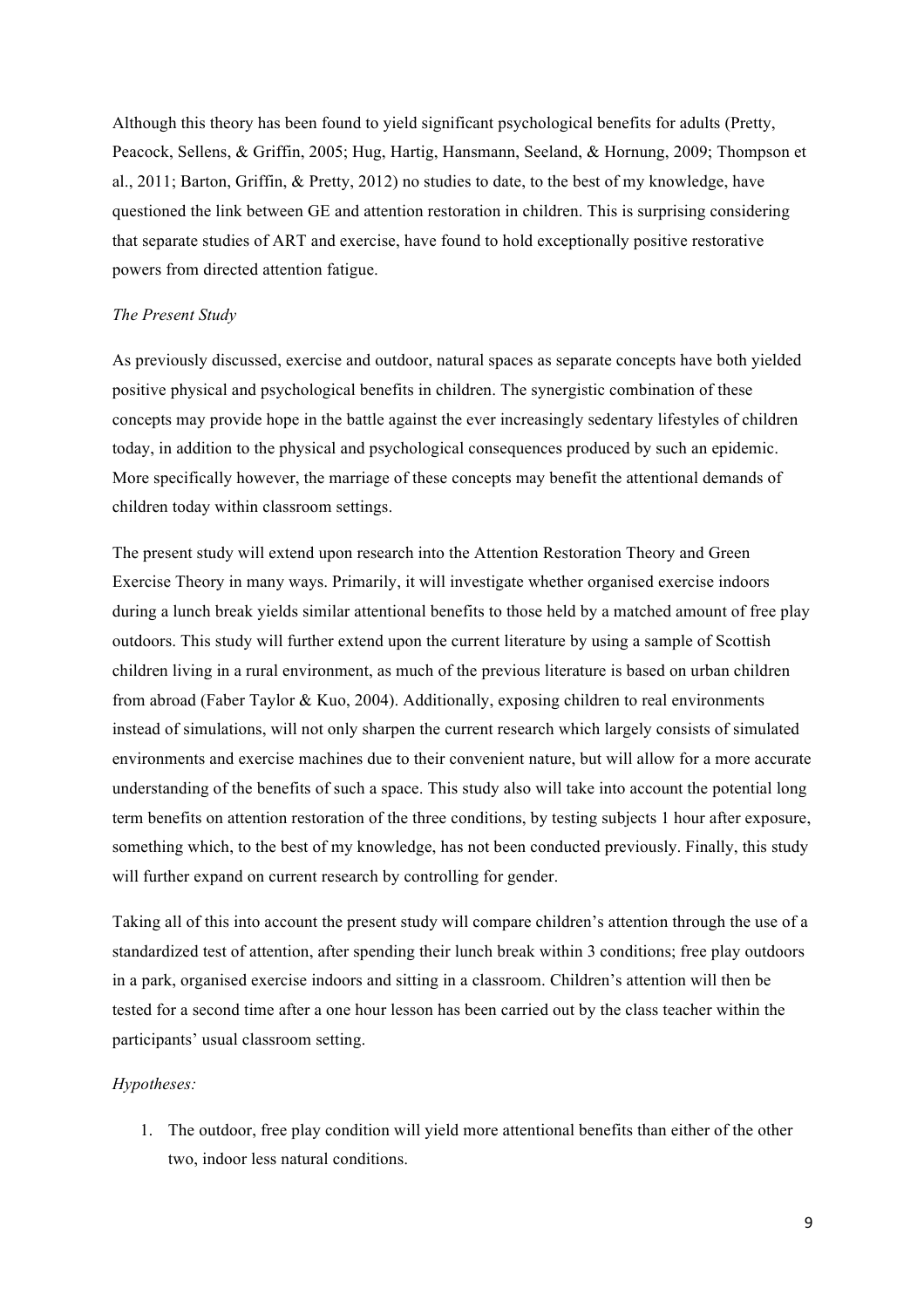- 2. Digit Backward Span scores will remain higher in the long term after exposure to free play within the natural environment in comparison to either of the other two indoor conditions
- 3. Girls will benefit more than boys from exercise within the natural setting as determined by the standard measure of attention.

### **Methods**

#### *Site & Design*

In order to test for the changes in attention and the experiences had by children during their break time experience, three conditions were set up within which the children would spend their lunch break- indoors in the classroom, organised exercise in the school gym hall, and free play in the park. Each condition was carried out twice to increase the reliability of the results and the order of conditions was as follows: C, G, P, C, G, P. All subjects experienced the same conditions in the same order. A within subjects design was used, however gender was also accounted for within this design due to previous finding by Bentsen, Jensen, Mygind, & Randrup, (2010) which suggests that there is a difference between males and females sensitivity to exposure to natural environments. Therefore, this served as a between- subjects factor.

#### *Park*

The park condition took place in Pikes Pool Heritage Park, which sits directly beside Kirkliston Primary School, only a two minute walk away. The physical characteristics of Pikes Pool Heritage Park make it an ideal space within which to test the effects of nature and exercise on psychological wellbeing due to its abundance of lush green grass, fast flowing and trickling streams of water, tall trees and a great deal of foliage. There are very few man made features present for children to play on aside from a few small logs located on the grass, and a path which runs all the way down through the spacious grassy slope. The sky is extremely open within this space; therefore it is an especially light environment.

This green space delivers a more diverse and luscious environment in contrast to a similar maxi project carried out last year by Valaviciute (2014). Valaviciute (2014) used the North Kelvin Meadow in Glasgow to test for the attentional benefits this area may have on children. Although this space encompassed all four components of a restorative environment proposed by the Attention Restoration Theory, the environment within the present study goes above and beyond, providing a vast array of natural features. Table 1 contains a comparison between the features present within the green outdoor space used within this study and the space used by Valaviciute (2014) highlighting the key differences between sites.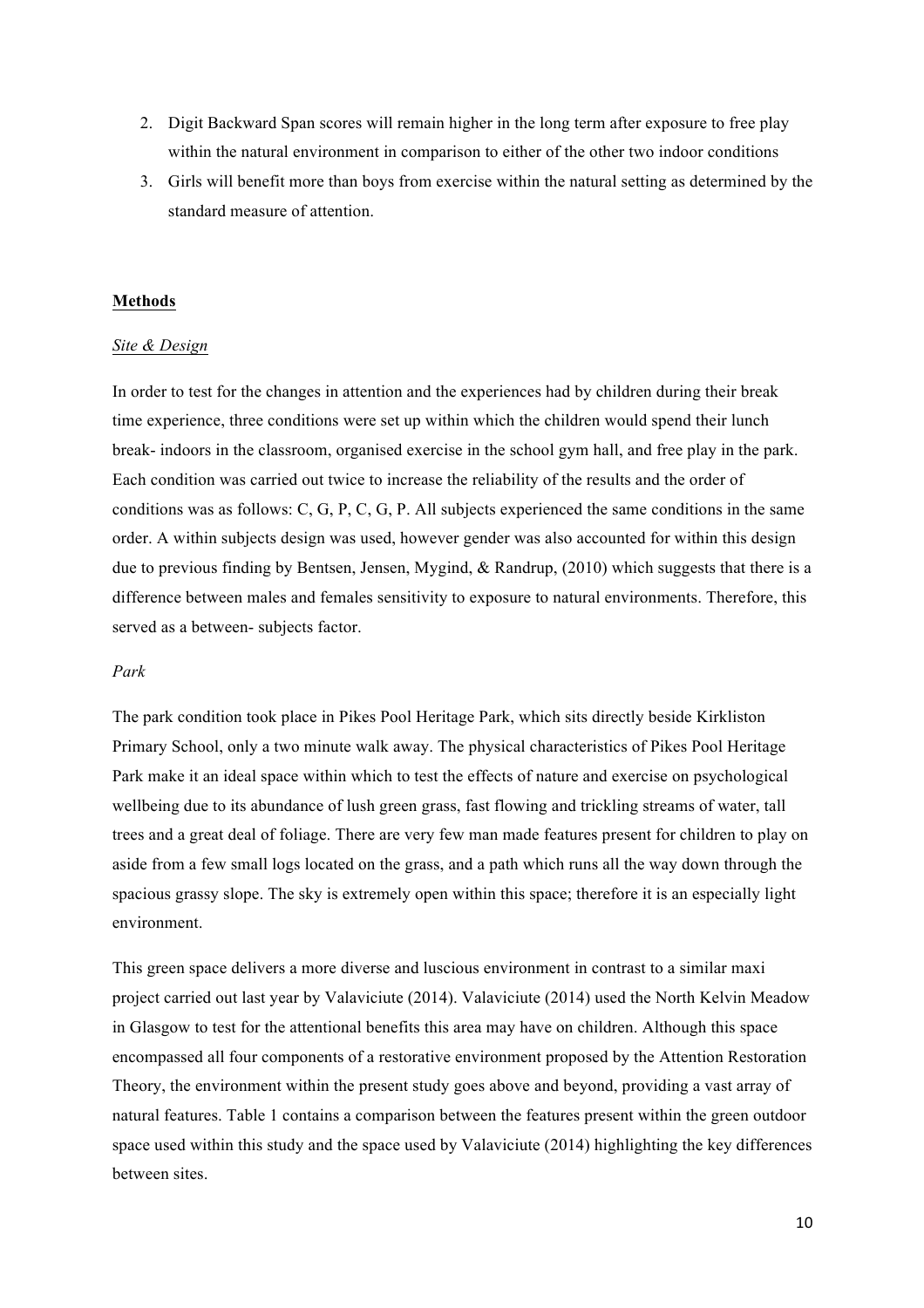| <b>Aspect of Natural Space</b> | 2014 Study                   | 2015 Study                 |  |  |  |  |
|--------------------------------|------------------------------|----------------------------|--|--|--|--|
| Long Grass                     | $\mathbf N$                  | Y                          |  |  |  |  |
| Flowers                        | Few                          | Y                          |  |  |  |  |
| Pond/ Stagnant Water           | ${\bf N}$                    | Y                          |  |  |  |  |
| Vigorously Running Water       | $\mathbf N$                  | Y                          |  |  |  |  |
| <b>Bark</b>                    | ${\bf N}$                    | Y                          |  |  |  |  |
| Animals (larger)               | ${\bf N}$                    | Y                          |  |  |  |  |
| Vision                         | Limited (less than 50 yards) | Extensive (approx. 1 mile) |  |  |  |  |
| Ground                         | Flat                         | Slight incline             |  |  |  |  |
| Long, Trailing Path            | $\mathbf N$                  | Y                          |  |  |  |  |
| Fences                         | Y                            | $\mathbf N$                |  |  |  |  |
| Walls                          | $\mathbf Y$                  | $\mathbf N$                |  |  |  |  |
| <b>Buildings</b>               | $\mathbf Y$                  | $\mathbf N$                |  |  |  |  |
| <b>Short Grass</b>             | Y                            | Y                          |  |  |  |  |
| Vivid Green                    | $\mathbf Y$                  | $\mathbf Y$                |  |  |  |  |
|                                |                              |                            |  |  |  |  |
| Trees with Leaves              | Y                            | Y                          |  |  |  |  |
| Trees without Leaves           | $\mathbf Y$                  | $\mathbf Y$                |  |  |  |  |
| Dirt                           | $\mathbf Y$                  | $\mathbf Y$                |  |  |  |  |
| Insects                        | Y                            | Y                          |  |  |  |  |
| Play Area                      | $\mathbf N$                  | $\mathbf N$                |  |  |  |  |
| Unlikely Play Areas            | -Flower beds                 | - Logs                     |  |  |  |  |
|                                | - Tree house                 | -Small bridge              |  |  |  |  |
|                                | - Man made benches           |                            |  |  |  |  |
| People                         | Few                          | Few                        |  |  |  |  |

**Table 1: Comparison between natural spaces of Valaviciute (2014) and present study, where Y= yes and N= no.**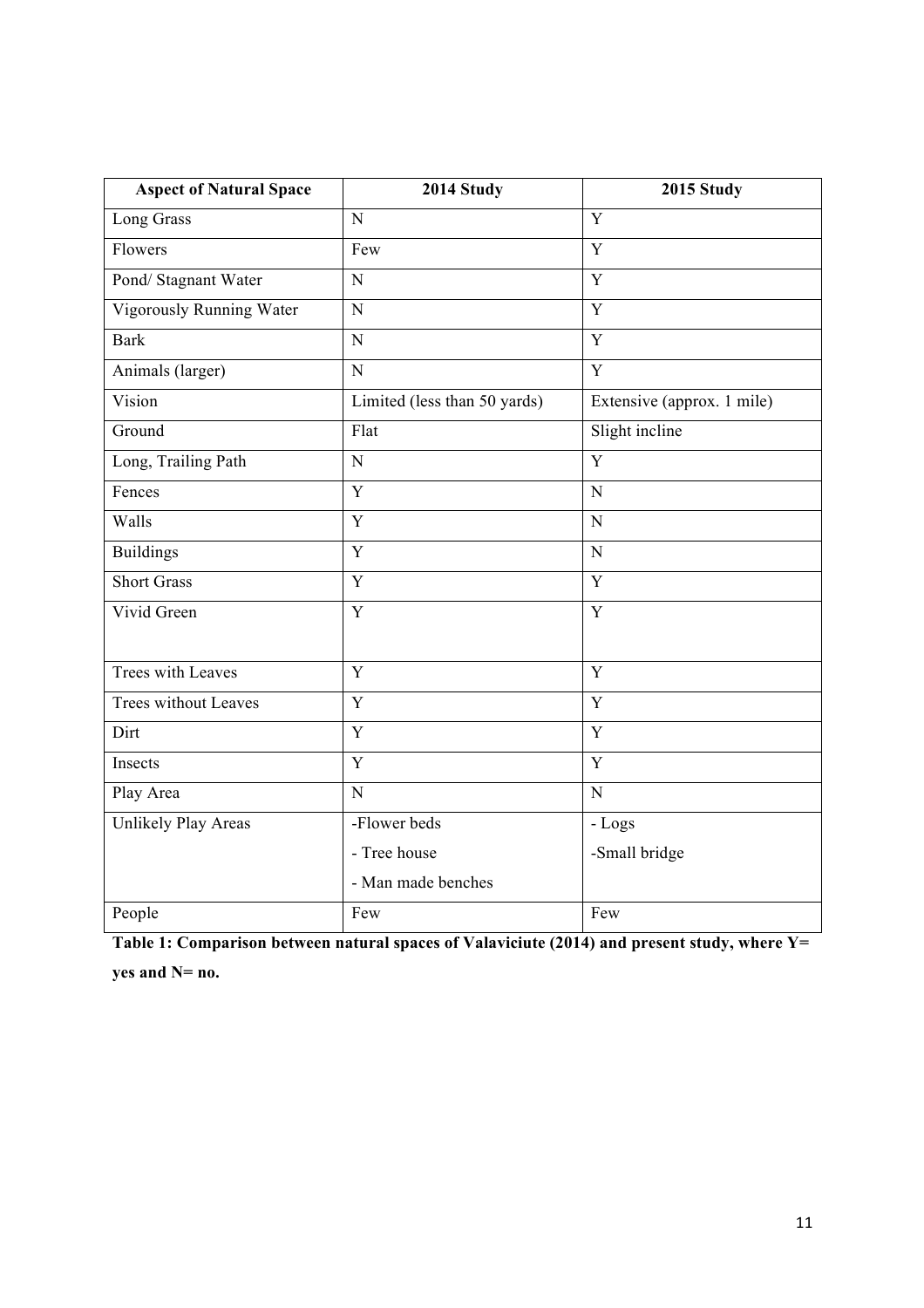*Gym* 

The gym condition took place within Kirkliston Primary School gym hall. This is a large, open space with plain white walls and one large window which faces out to the gravel playground and the built up area of houses beyond. No equipment was present during the condition, such as the climbing frame, as this session was organised by the Head Teacher, in order to best match the level of exercise to that which took place in the green space condition.

#### *Classroom*

The classroom within which the indoor condition took place was a large, earthy coloured room, with paintings and educational posters on the walls. Desks and chairs which were organised into various groups took up much of the space within the classroom, in addition to the teacher's desk located at the far end of the room. Large windows were present on both walls, one which looked out over the gray, gravel playground and the built up housing area just outside and the other which looked over the grassy area within which the park condition took place.

#### *Participants*

The participants that took part in this study consisted of 27 pupils from primary four at Kirkliston Primary School. The sample included 13 girls and 14 boys. The average age of the children was 8.07, with a standard deviation of 0.4. All participants lived locally within or near to the rural town of Kirkliston. Exclusion criteria included the failure to receive consent from parents acknowledging the participation of pupils, the voluntary with drawl from the study by pupils and absence during both of the testing occasions in at least one of the conditions. This resulted in the exclusion of 2 participants, taking the total number of participants down to 25 with a ratio of 12 females to 13 males. Data regarding any co- morbid conditions of the pupils was not gathered and participation in this study was entirely voluntary.

#### *Measure*

A Digit Backward Span (DBS) test was used within this experiment to assess changes in participants' attentional abilities. The standard testing procedures for the DBS used in this study were first described by Wechsler (1955). The DBS test is a widely used, standardized measure of concentration (Tennessen & Cimprich, 1995) and highly depends on directed-attention abilities as participants are required to move items in and out of their attentional focus (Cowan, 2001). This test has also been proven to be effective within the research concerning the importance of the type of environment required in order to gain psychological restoration (including attention) effects from exercise (Bodin & Hartig 2003). The DBS test requires the examiner to read aloud a list of numbers to one single participant (e.g. 5-9-2), at the speed of approximately one digit per second. The participant is then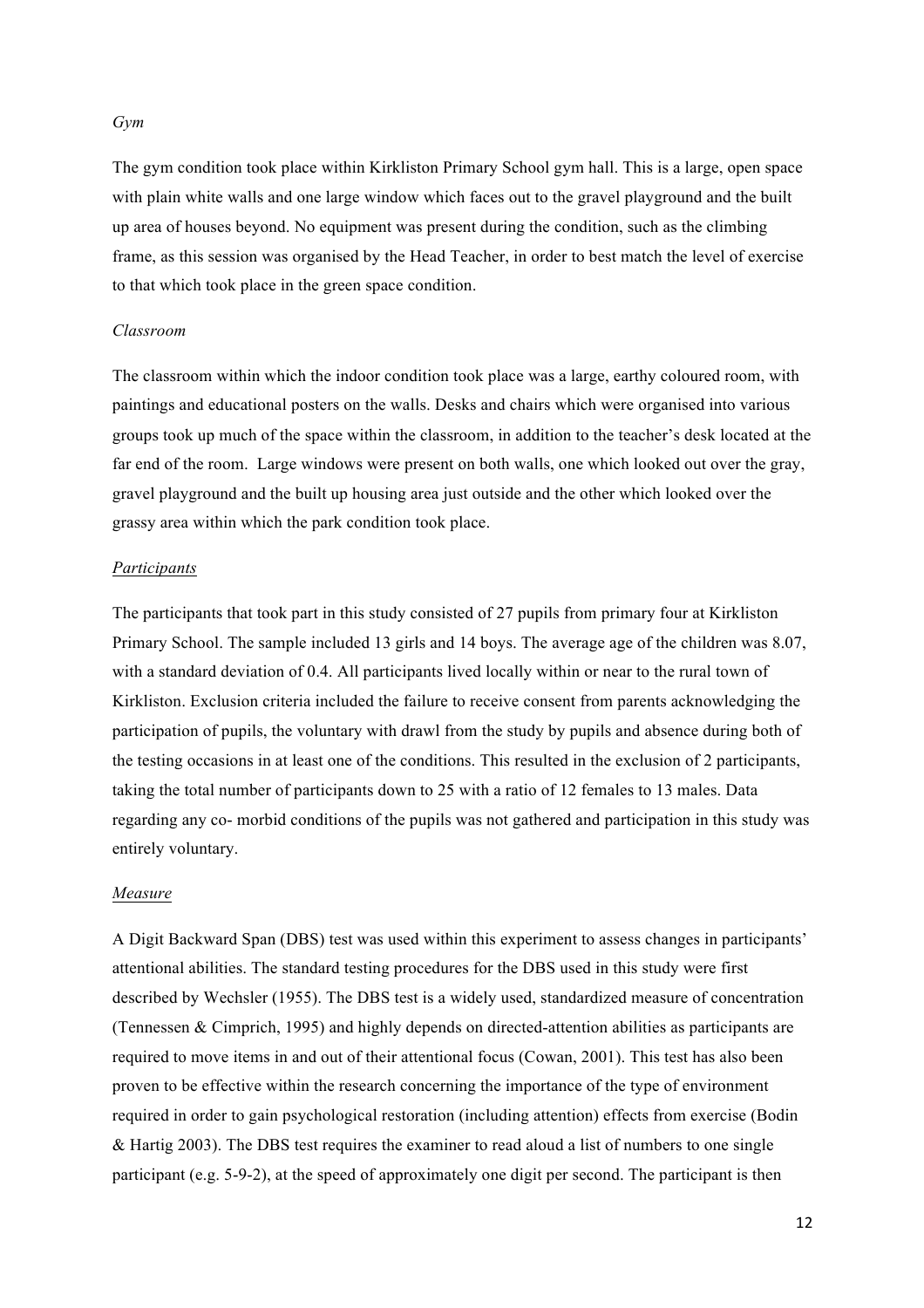asked to relay these numbers verbally, in reverse order. Once the participant has successfully responded, he/she is then given a new sequence that includes an additional digit. These sequences of numbers increase in length by one digit as the test continues until an incorrect response occurs; after which respondents are given another sequence of numbers of the same length. The overall score for that individual is the number of digits in the longest sequence successfully reversed following two consecutive failed trials (Wechsler, 1955). The DBS test is sensitive to deficits in attention and executive functioning, to such an extent that researchers have suggested that it be used in diagnosing Attention Deficit Hyperactivity Disorder (ADHD) (Hale, Hoeppner, & Fiorello, 2002).

The second measure used within this study was a Likert scale, to measure children's experience of their lunch break. The procedure used to carry out a Likert scale was first described by Likert (1932) and has recently been shown to be representative of individuals' opinions within research surrounding the psychological benefits of outdoor versus indoor spaces (Fuller, Irvine, Devine-Wright, Warren, & Gaston, 2007). The Likert scale has also been found to be preferred by children over a Visual Analogue Scale (VAS) and a numeric VAS. In addition, children found it to be easier to complete (Laerhoven, Zaag- Loonen, & Derkx, 2004). This is a popular and reliable measure of individuals' attitudes and opinions that allows researchers to uncover degrees of opinion, unlike a simple yes/no questionnaire. Within the present study, the scale involved participants rating to what extent they found their break to be boring, relaxing, interesting and fun. These were rated using a Likert scale from 1 to 3, where 1 indicated not at all, 2 - a little and 3- very much. As the participant sample included children aged between 7-9 years of age, a 3 point scale was used in this study, to ensure that children fully understood the nature of the task. A more in depth understanding of the task by children allows for more accurate ratings of participants' lunchtime experiences.

### *Procedure*

Permission for this study was obtained by the Head Teacher of Kirkliston Primary School. Ethical approval was obtained from the School of Psychology Ethics Committee at the University of Glasgow. Permission was also obtained from the parents/ guardians of participants via permission slips (see appendix E). This study took place over a period of two weeks with a total of six visits to Kirkliston Primary School, two visits for each of the three conditions. The study took place during the first two weeks in February. The Head Teacher, alongside two teaching assistants assisted the researcher in the testing of children at all times. These individuals were fully briefed on the nature of the experiment, its aims and the tests used before testing was carried out with the participants and practice sessions also took place beforehand in order to familiarise testers with the tests and gathering of data. Additionally, each tester was provided with an instruction sheet (see appendix A) to have with them at all times. The presence of multiple testers allowed for groups of participants to be tested simultaneously ensuring that the effects of the condition carried out in the pre lesson testing session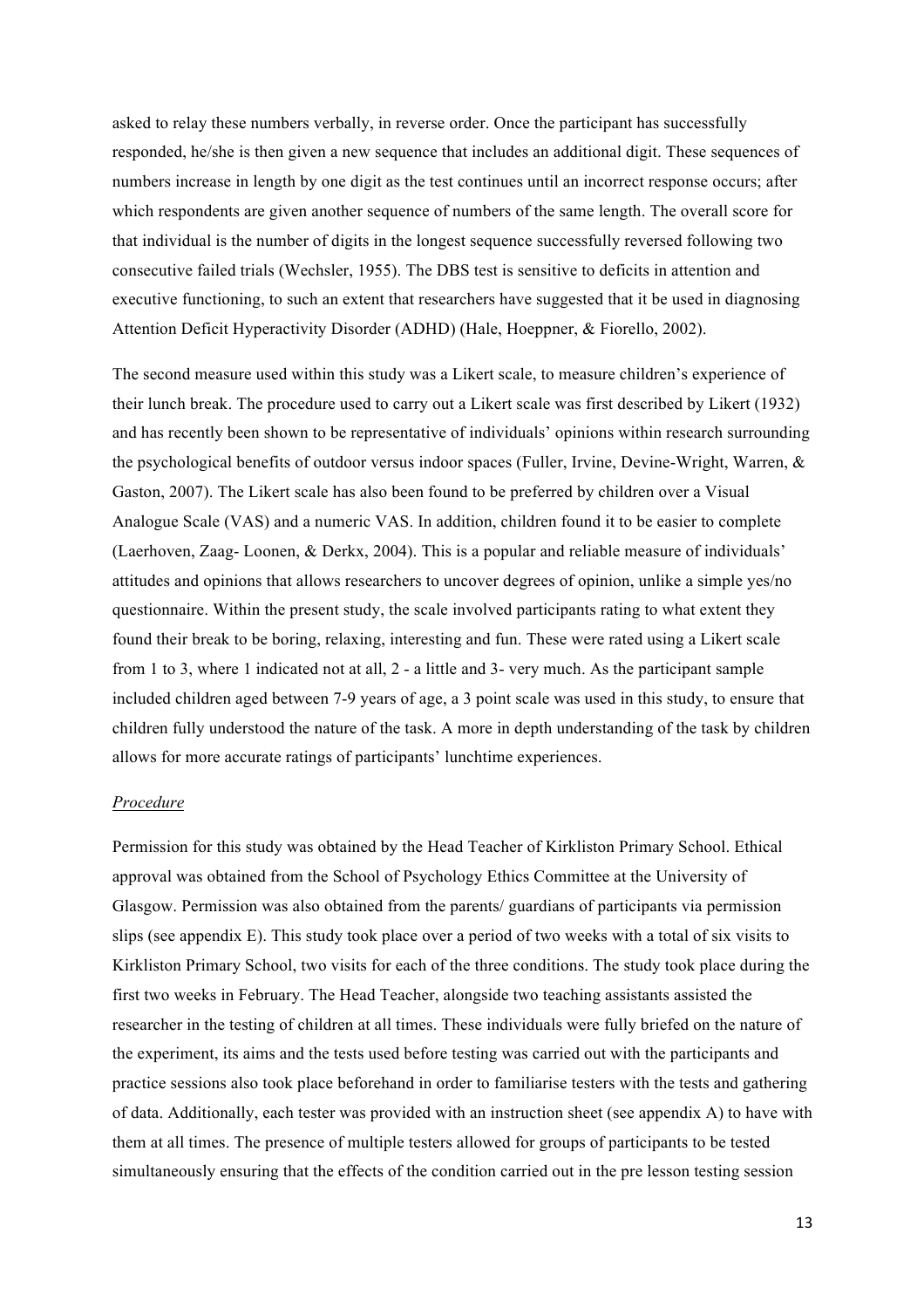would not wear off or be interfered with by any other possible factors. Testers also rotated between different children in order to avoid tester effects.

Before any conditions took place, the researcher and helpers were introduced to the class and then the children were briefed on what to expect from the experiment and why it was being carried out. This was done in a manner in which children would fully understand so that they could make an effective decision regarding whether or not they felt comfortable taking part, as participation was entirely voluntary. The word "test" was changed to "game" in order to prevent anxiety or worry presenting itself in any of the children.

Children ate their lunch in the school lunch hall before each of the conditions took place, and then gathered at the entrance to the school. They were then guided to one of the three environments; depending on which condition was taking place that day. Participants would then spend 30 minutes in that condition and then be directed back to their classroom. Testers would then gather their assigned group and test each individual one by one. Children were taken in groups to various quiet areas around the school in order to eliminate the majority of distractions during testing.

The child sat in front of the tester and was briefed on what was going to be asked, the DBS test itself and the Likert Scale questionnaire. Then the child was asked whether he/she was happy to proceed. During the first testing session, the children were asked for their age and the DBS test was fully explained, in addition to one or two examples, to ensure the child fully understood the process. Once the tester was confident that the child understood, the participant was notified that that was then the beginning of the test. The digits to be repeated in reverse were read out loud in a slow pace (1 digit per second) with the same intonation each time. Once the DBS test was complete, the child was then asked four questions concerning their break time experience. They were asked to indicate to what extent they found their break to be- boring, relaxing, interesting and fun. All answers were recorded using a Likert questionnaire scale from 1 to 3, where 1 indicated– not at all,  $2 - a$  little and  $3 - \text{very}$ much. Once the child had completed all the requirements for that sitting, the next child was called and the procedure was then repeated. This is known as the pre lesson testing condition. Then, a one hour lesson was conducted by the class teacher. During this hour the class teacher was asked to write down any observations she had concerning the children's attention. The children were then tested as described above for a second time (post lesson testing time) in order to assess for any long term benefits. A previous maxi project by Valaviciute (2014) provided children with a fun sticker at the end of every task, taking the idea from Taylor and Kuo (2009). In contrast, a reward was not presented during this experiment due to findings of various studies showing that rewards and reinforcers produce complex and undesirable motivational side effects (Deci & Ryan, 1985; Deci, Koestner, & Ryan, 1999; Kohn, 1999). More recently, Warneken and Tomasello (2014) found that a child's motivation to repeat a task is lowered after receiving a reward for the task initially.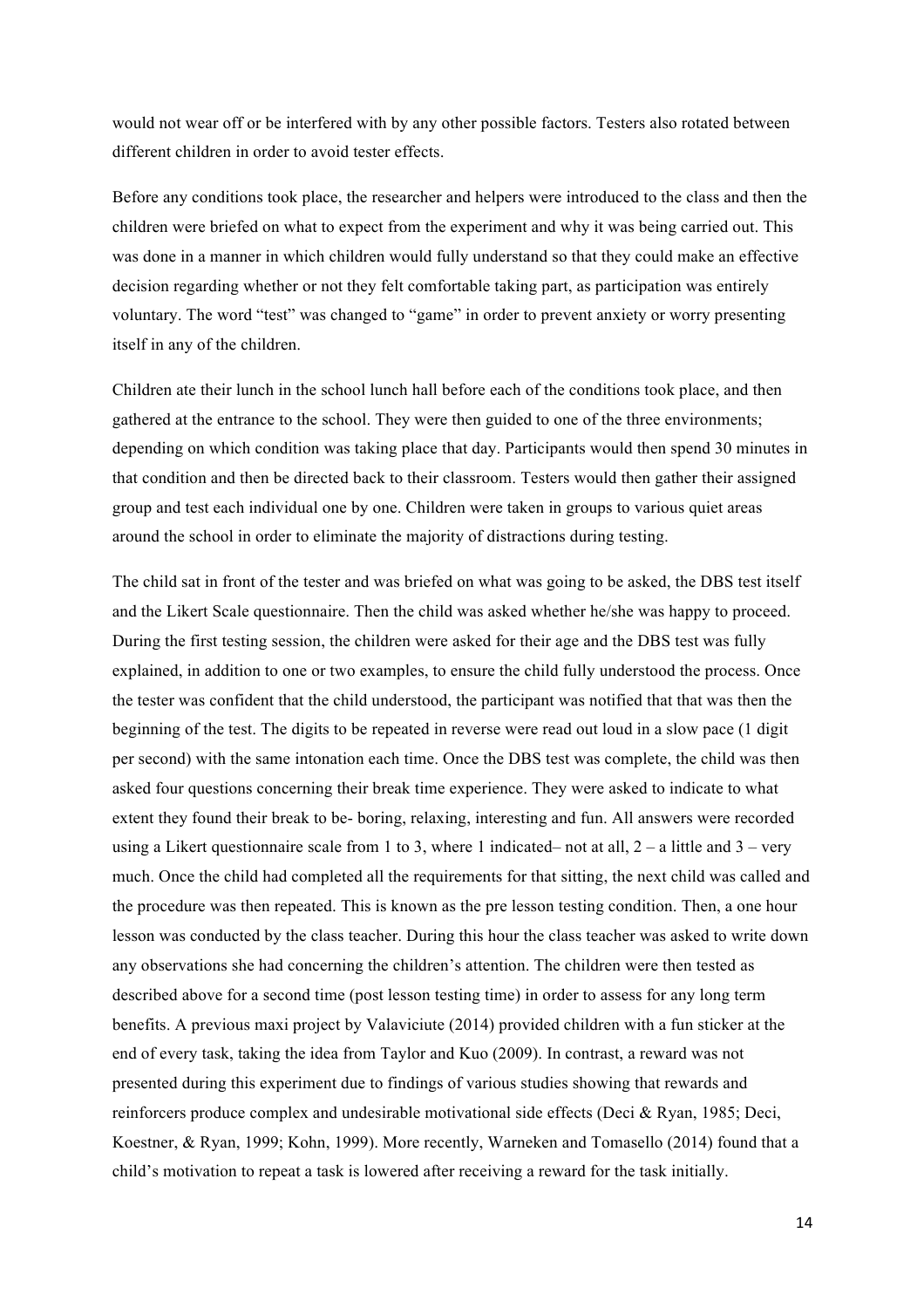Within the classroom setting, children chatted to each other for the entire lunch break in their usual learning environment. Very little movement was involved in this condition and although a teacher was present, she did not interfere with pupils at all.

The gym condition however, was led by the Head Teacher, in order to best match the level of exercise that took place within the park condition. This condition took place for half an hour and began with 5 minutes of stretching, 15 minutes of dodge ball, 10 minutes of organised exercises such as star jumps, running on the spot and skipping in addition to a final 5 minutes of cooling off stretches. The weather was consistent during both conditions, cloudy but drizzly. The children were then lead back to their classroom through the gravel playground and the process of testing described above was carried out.

Previous to the park condition being carried out, a risk assessment was completed by the Head Teacher of the school. The park was located directly next to the school grounds and the walk between the classroom and the park took approximately 3 minutes. The children were accompanied by the researcher, the head teacher and two teaching assistants. Therefore the ratio of adults to children was approximately 6:1. The walks between the school and park were conducted in the same weather conditions (cloudy but dry) and at relatively the same pace each time. Once the children reached the park, they were given half an hour of free play. They were provided with a football, 4 hoops and 2 ropes. They were then guided back to their classroom and the process of testing was carried out as previously described.

# **Results**

It has been hypothesised that children's attention span scores measured using the Digit Backward Span (DBS) test would vary significantly depending on which environment they were exposed to during their lunch break. More specifically, it was hypothesised that after taking part in free play outdoors, children's DBS scores would be higher than after exposure to either of the indoor conditions. It was also predicted that attention span scores would remain higher in the long term after exposure to the natural environment in comparison to either of the other two indoor conditions. Finally it was hypothesised that girls would benefit more than boys in terms of restorative effects of exposure to the natural setting and exercise.

Three 2 x 2 mixed -design between-within ANOVAS were conducted, one for each of the three conditions; classroom, gym and park. By focussing upon each condition separately, it was possible to observe the changes in DBS scores over time for each of the three conditions whilst also taking into account the between subjects variable of gender. The within subject variables were the three conditions and the short versus long term effects of the DBS scores (pre and post lesson testing times).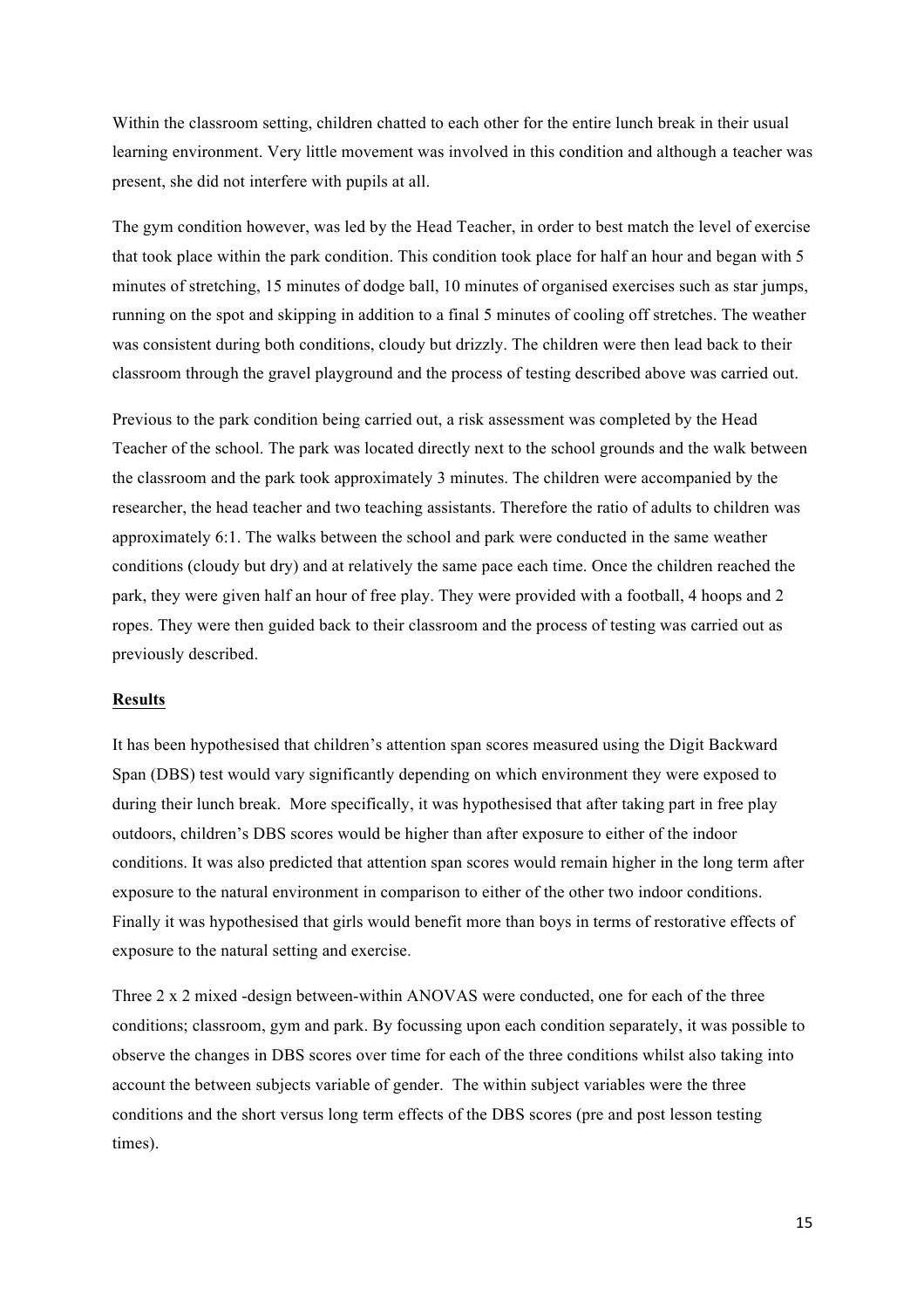| Condition       | <b>Pre Lesson Mean</b> | <b>Post Lesson Mean</b> |  |  |  |  |
|-----------------|------------------------|-------------------------|--|--|--|--|
| Classroom $(1)$ | 5.52                   | 5.32                    |  |  |  |  |
| Gym(2)          | 4.88                   | 5.15                    |  |  |  |  |
| Park $(3)$      | 6.28                   | 5.45                    |  |  |  |  |

**Table 2: Table of DBS score means for each condition** 

### *Condition 1: Classroom*

A mixed between- within subjects analysis of variance was conducted in order to assess the impact on children's scores on the Digit Backward Span test across two time periods (pre lesson and post lesson) after spending their lunch break indoors within a classroom. There was no significant interaction between time and gender,  $F(1, 23) = 3.042$ ,  $p = .095$ ,  $np^2 = .117$ . It was also found that there was no main effect for time,  $F(1, 23) = .926$ ,  $p = .346$ ,  $np^2 = .039$ . However, there was no statistically significant main effect of gender,  $F(1, 23) = 1.409$ ,  $p = 0.247$ ,  $np^2 = 0.058$ . This tells us that in general, both boys and girls performed similarly across both time periods and thus, for this condition, the predicted gender difference was not evident in the classroom condition.

#### *Condition 2: Gym*

A second 2x2 mixed between- within subjects analysis of variance was conducted in order to assess the impact on children's scores on the Digit Backward Span test across two time periods (post intervention and post lesson) after spending their lunch break carrying out organised exercise within the school gym hall. Within this condition, there was no significant interaction between time and gender,  $F(1, 23) = 0.258$ ,  $p = 0.617$ ,  $np^2 = 0.011$ . Additionally it was found that there was again, no main effect for time,  $F(1, 23) = 1.473$ ,  $p = 0.237$ ,  $np^2 = 0.060$ . However, there was no statistically significant main effect of gender *F* (1, 23) = .637,  $p=$  .433,  $np^2$  = .027. This finding indicates that again, both girls and boys performed similarly across both time periods and thus, much like for condition 1 (within the classroom), condition 2 (organised exercise within the gym) failed to demonstrate the gender differences which were previously predicted.

# *Condition 3: Park*

A third 2x2 mixed between- within subjects analysis of variance was conducted to assess the impact on children's scores on the Digit Backward Span test across two time periods (pre lesson and post lesson) after spending their lunch break taking part in free play within a natural environment. In this condition, there was no significant interaction between time and gender,  $F(1, 23) = 1.031$ ,  $p = .320$ ,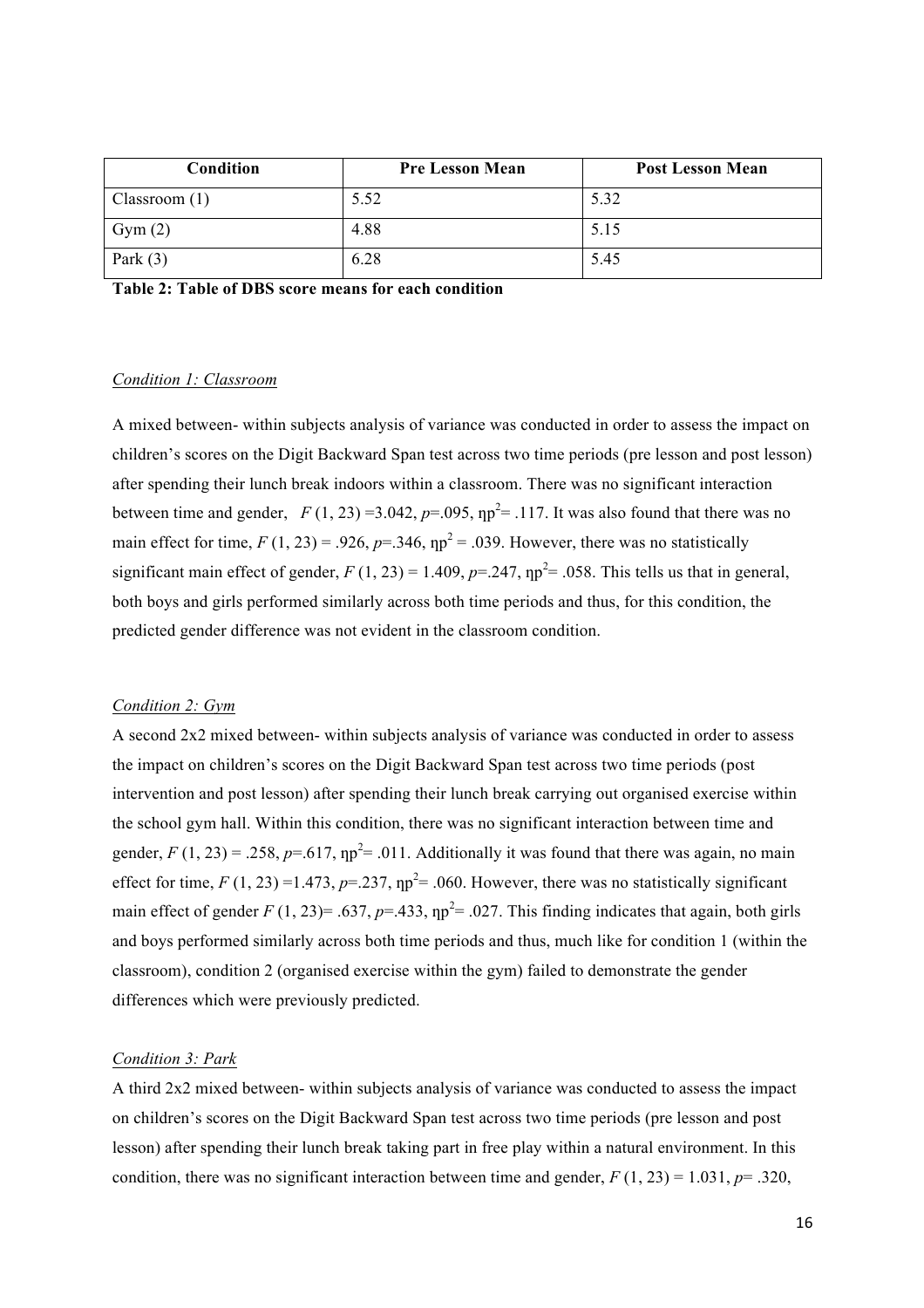$np^2 =$ , 043. However, a significant main effect of time was found for this condition,  $F(1, 23) = 16.691$ ,  $p$ <.001,  $np^2$  = .421, with both boys and girls showing a significant reduction in DBS scores over time (see graph 1). This strongly suggests that although the attention scores are higher than in previous conditions immediately after exposure, the scores significantly decrease when children are tested after the 1 hour lesson, indicating that although the initial benefits of green space and exercise appear to increase attentional ability, no long term effect can be observed. However, there was no statistically significant main effect of gender  $F(1, 23) = .024$ ,  $p = .879$ ,  $np^2 = .001$ . Again, this finding indicates that both girls and boys performed similarly across both time periods, as this was the case consistently between the three conditions, ultimately the hypothesis that that girls would benefit more than boys in terms of restorative effects of exposure to the natural setting is not supported.





After discovering that there was no significant main effect of gender in either of the three conditions, and having looked at the potential long term attentional benefits within each condition, gender and the post lesson scores were eliminated and using a one way within subjects ANOVA we looked at the main effect of the lunch time conditions at pre lesson testing time only. A statistically significant main effect was found between the types of environment participants experienced during their lunch break where  $F(2, 48) = 13.781, p < 0.001$ .

Bonferroni follow up pairwise comparisons were carried out in order to further investigate the superiority of the park condition. The park condition was found to yield significantly higher results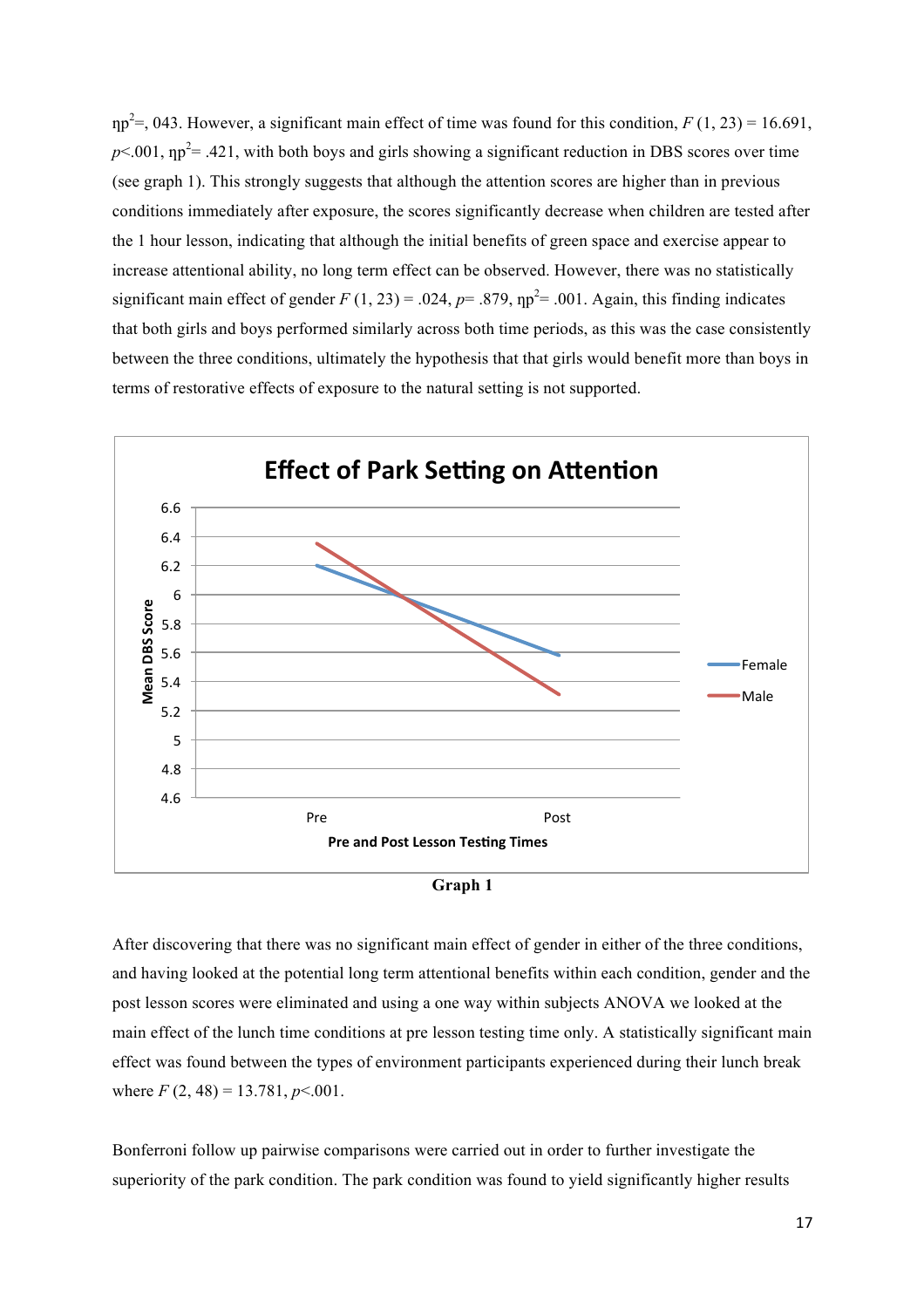(m= 6.28) than the classroom condition (m= 5.52, p<.05) and the gym condition (m= 4.88, p<.001). However there was no significant difference found between the classroom and gym condition ( $p=$ .095).

In addition to the DBS test, children also completed a Likert Scale questionnaire. This was an important aspect of the testing procedure as the Attention Restoration Theory predicts that outdoor natural settings will not only increase one's attentional abilities but also be rated as more restorative. In order to compare children's ratings of their experiences within each lunch break condition, a one way between groups ANOVA with post hoc tests was ran. Four aspects of the lunch break condition were included in the Likert scale; relaxing, interesting, fun and boring; where  $1=$  not at all,  $2=$  a little and 3= very much. It is important to note, that the boring scores were reversed using SPSS, in order to allow for easier interpretation of output (1=very much, 2=a little and 3=not at all).

| Condition    | Relaxing | <b>Interesting</b> | <b>Fun</b> | <b>Not Boring</b> |
|--------------|----------|--------------------|------------|-------------------|
| Classroom(1) | .76      | I.4                | 1.72       | 1.8               |
| Gym(2)       | 1.64     | 1.0                | 1.88       | 2.12              |
| Park $(3)$   | 2.32     | l.83               | 2.81       | 2.73              |

**Table 3: Table of Likert score questionnaire means**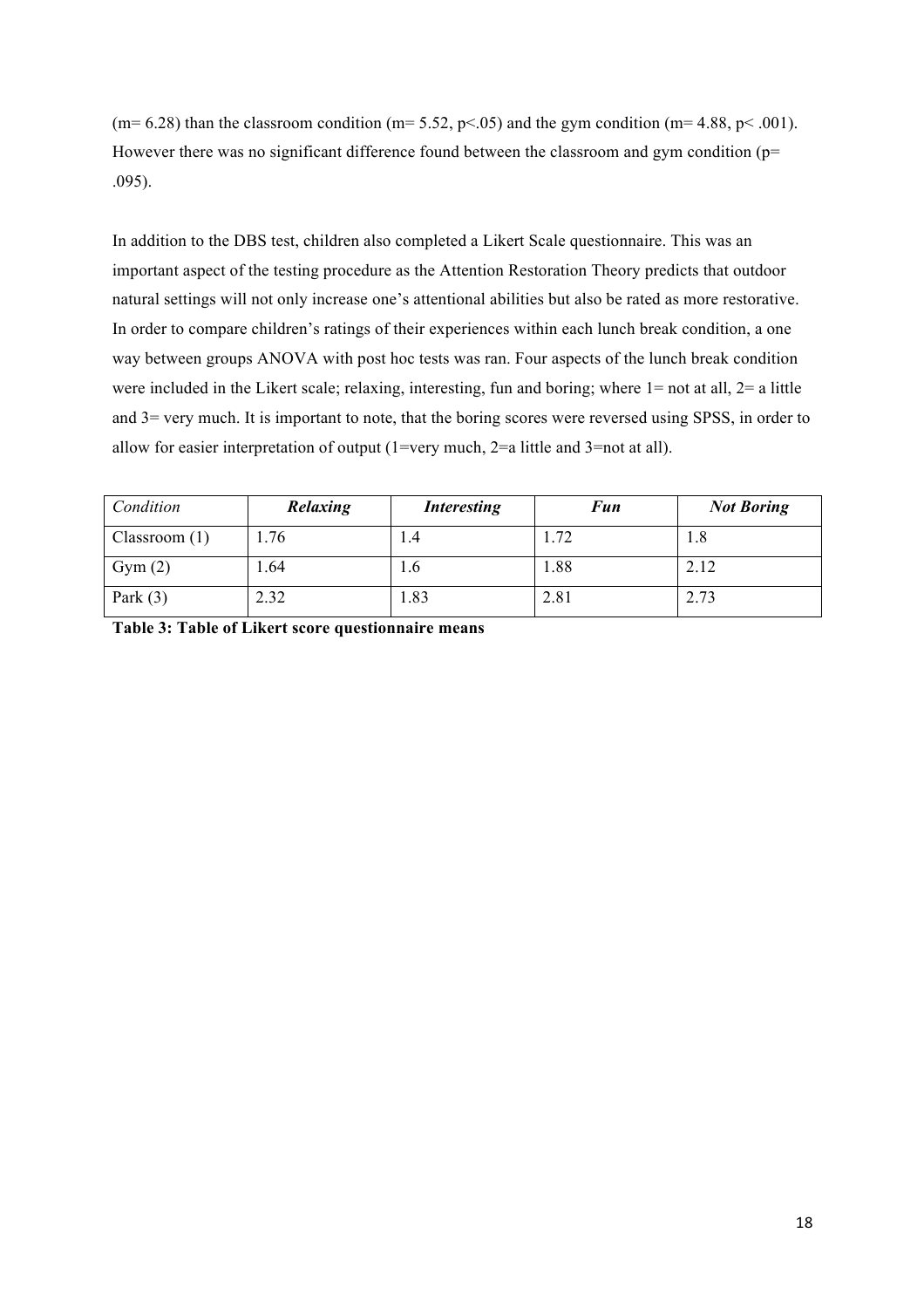# *Relaxing*

There was a statistically significant overall effect for relaxing at the  $p<0.005$  level between the three conditions  $F(2, 69)$ , 7.137,  $p<0.005$ . The effect size, calculated using eta squared was 0.1714. Post hoc comparisons using the Tukey HSD test indicated that the mean score for condition 1 (classroom)  $(m=1.76, SD=0.6633)$  was significantly different from condition 3 (park)  $(m=2.32, SD=0.6463)$ . This tells us that the park setting was rated as significantly more relaxing than the classroom setting, thus more restorative. Additionally, condition 2 (gym) ( $m=1.64$ , SD= .6377) was found to differ significantly from condition 3 (park) ( $m=2.32$ , SD=.6463) meaning that the gym setting was rated as significantly less relaxing than the park condition, again indicating that the park setting was more relaxing and therefore restorative than the gym setting. However, no significant difference was found for relaxing between condition 1 (classroom) (m=1.76, SD=.6633) and condition 2 (gym) (m=1.64, SD= .6377).



**Graph 2**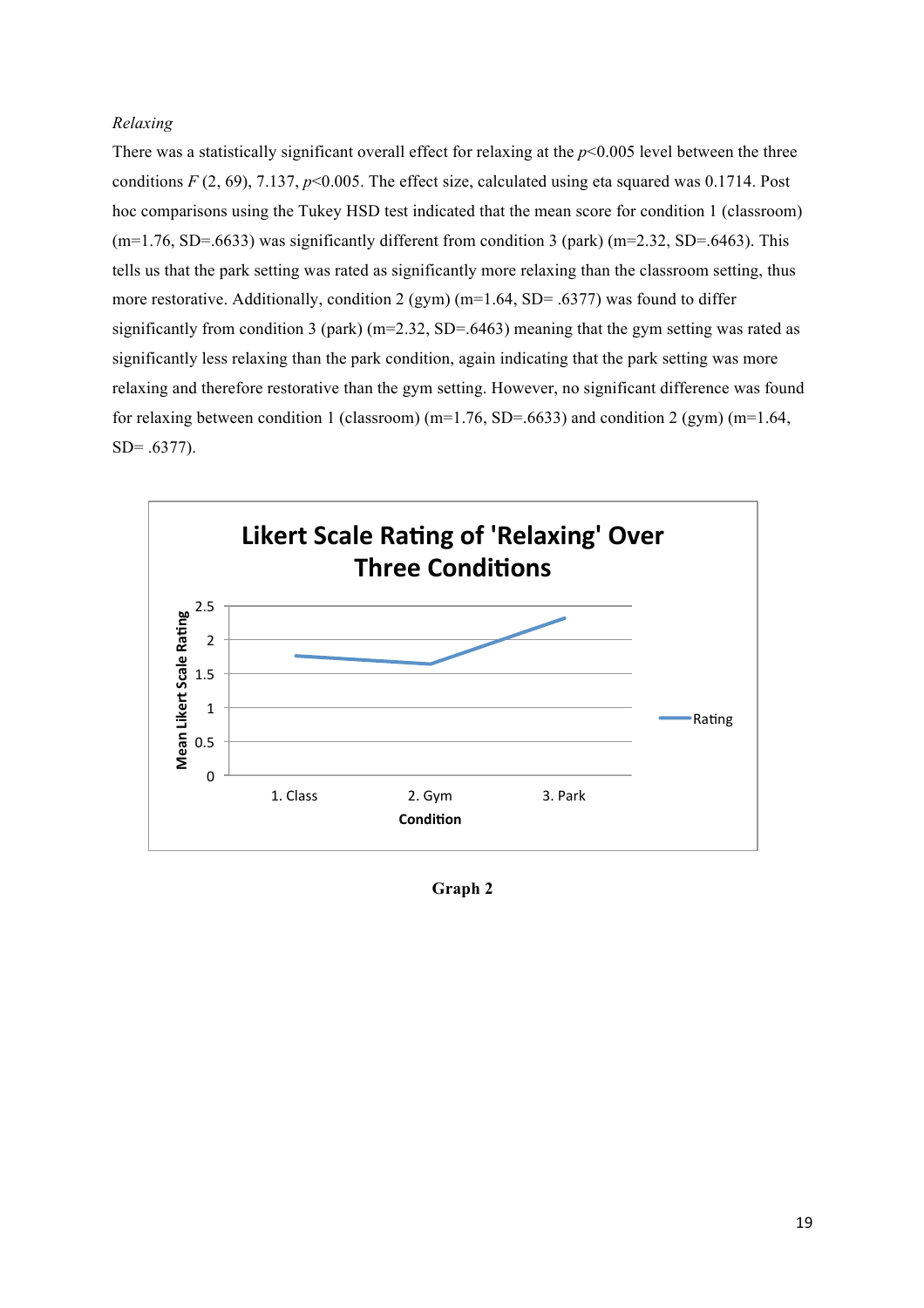#### *Interesting*

In addition, there was also a statistically significant overall effect for interesting at the *p*<.001 level between the three conditions  $F(2, 69)$ , 30.233,  $p<0.001$ . The effect size, calculated using eta squared was 0.467. Post hoc comparisons using the Tukey HSD test indicated that the mean score for condition 1 (classroom) ( $m=1.40$ , SD= .50000) differed significantly from condition 3 (park) (m=2.591, SD=.50324). This finding suggests that the park setting was rated as more interesting than the classroom setting, thus acting as more restorative. There was also a significant difference in the mean score between condition 2 (gym) (m=1.60, SD= .64550) and condition 3 (park) (m=2.591, SD=.50324). Again, this indicates that the park condition was rated as significantly more interesting than the gym condition, suggesting that the outdoor, natural environment was rated as more interesting than either of the indoor, less natural environments. However, there was no significant difference found between condition 1 (classroom) ( $m=1.40$ , SD= .50000) and condition 2 (gym)  $(m=1.60, SD=.64550).$ 



**Graph 3**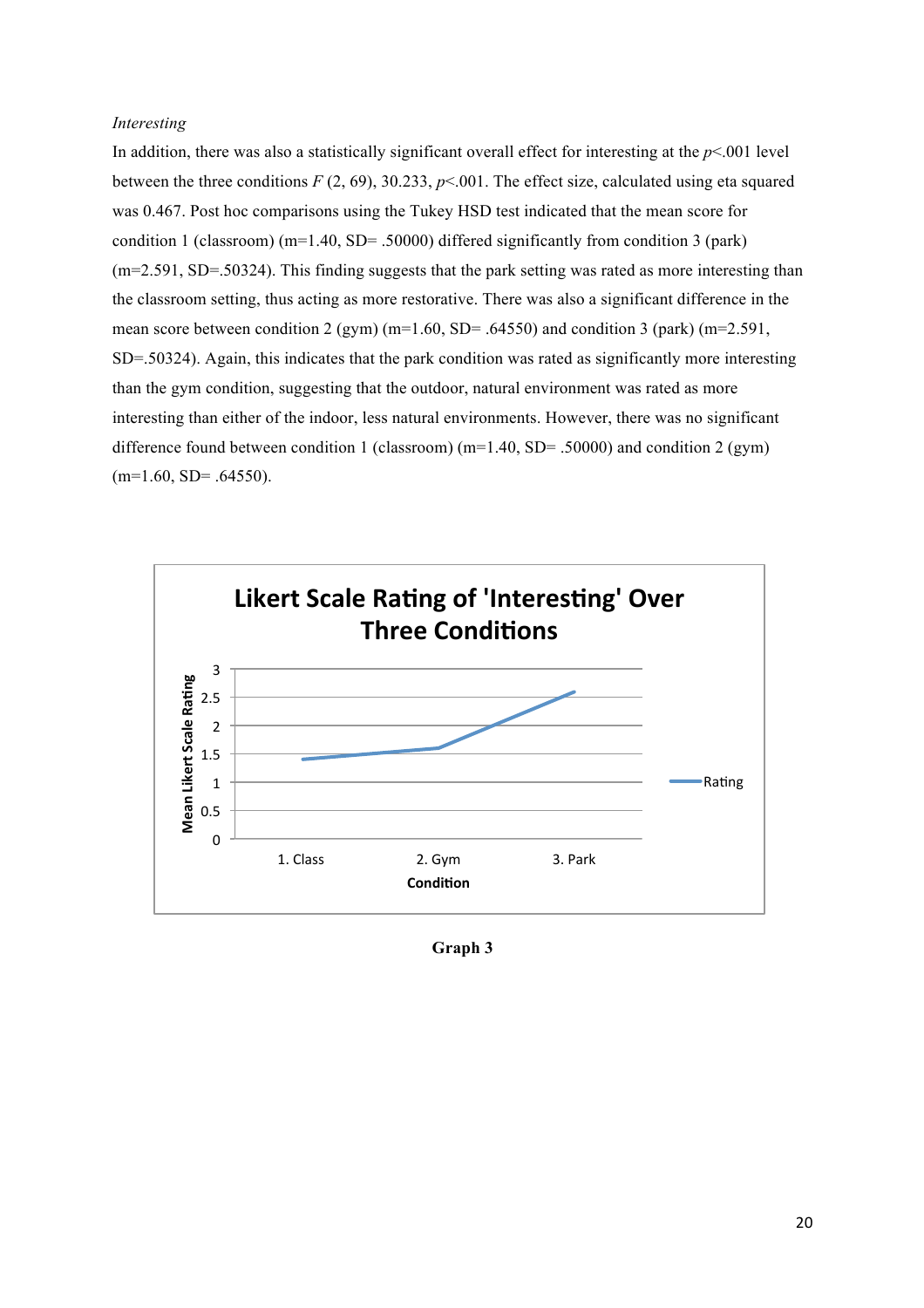# *Fun*

There was also a statistically significant overall effect for fun at the  $p<.001$  level between the three conditions  $F(2, 69)$ , 19.254,  $p<0.01$ . The effect size, calculated using eta squared was 0.3581. Post hoc comparisons using the Tukey HSD test indicated that the mean score for condition 1 (classroom)  $(m=1.72, SD = .6782)$  was significantly different from condition 3 (park) ( $m=2.82$ ,  $SD= .39477$ ). This tells us that the park was rated as significantly more fun that the classroom setting. The mean score of condition 2 (gym) (m=1.88, SD= .78102) was found to significantly differ from condition 3 (park) (m= 2.82, SD= .39477) which indicates that the park was rated as significantly more fun than the gym condition. These findings again, suggest that the outdoor natural environment possessed more restorative power and was enjoyed more by participants than either of the indoor, less natural settings. However, there failed to be any significance between the mean score of condition 1 (classroom)  $(m=1.72, SD= .6782)$  and condition 2 (gym)  $(m=1.88, SD= .78102)$ .



**Graph 4**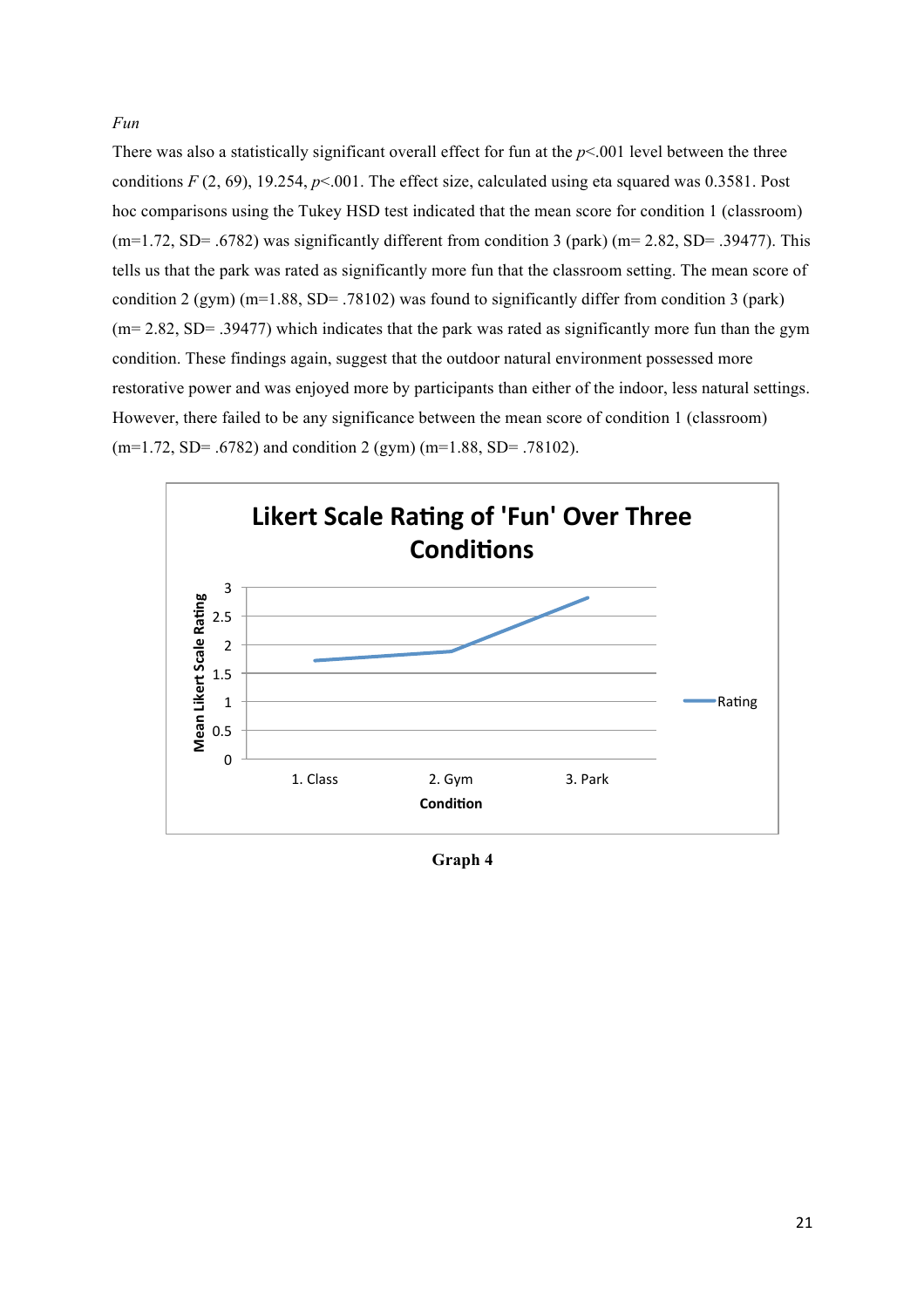# *Boring*

Additionally there was a statistically significant overall effect for Boring at the p<.001 level between the three conditions  $F(2, 69)$ , 12.221, p< 001. The effect size, calculated using eta squared was 00.2616. Post hoc comparisons using the Tukey HSD test indicated that the mean score for condition 1 (classroom) (m= 1.80, SD=.76374) significantly differed from condition 3 (park) (m= 2.73, SD= .4584). This means that the park was rated as significantly less boring than the classroom condition. In addition, the mean score for condition 2 (gym) ( $m=2.12$ , SD= .66583) was found to differ significantly from condition 3 (park) ( $m=$  2.73, SD= .4584). This finding shows that the park condition was rated as significantly less boring than the gym condition. However, there was no significant difference found between mean scores between condition 1 (classroom) (m= 1.80, SD=.76374) and condition 2 (gym) (m= 2.12, SD= .66583).



**Graph 5** *(Note: Ratings were originally taken for 'boring' however boring scores were reversed using SPSS, in order to allow for easier interpretation of output (1=very much, 2=a little and 3=not at all). Therefore high ratings here signal 'not- boring')*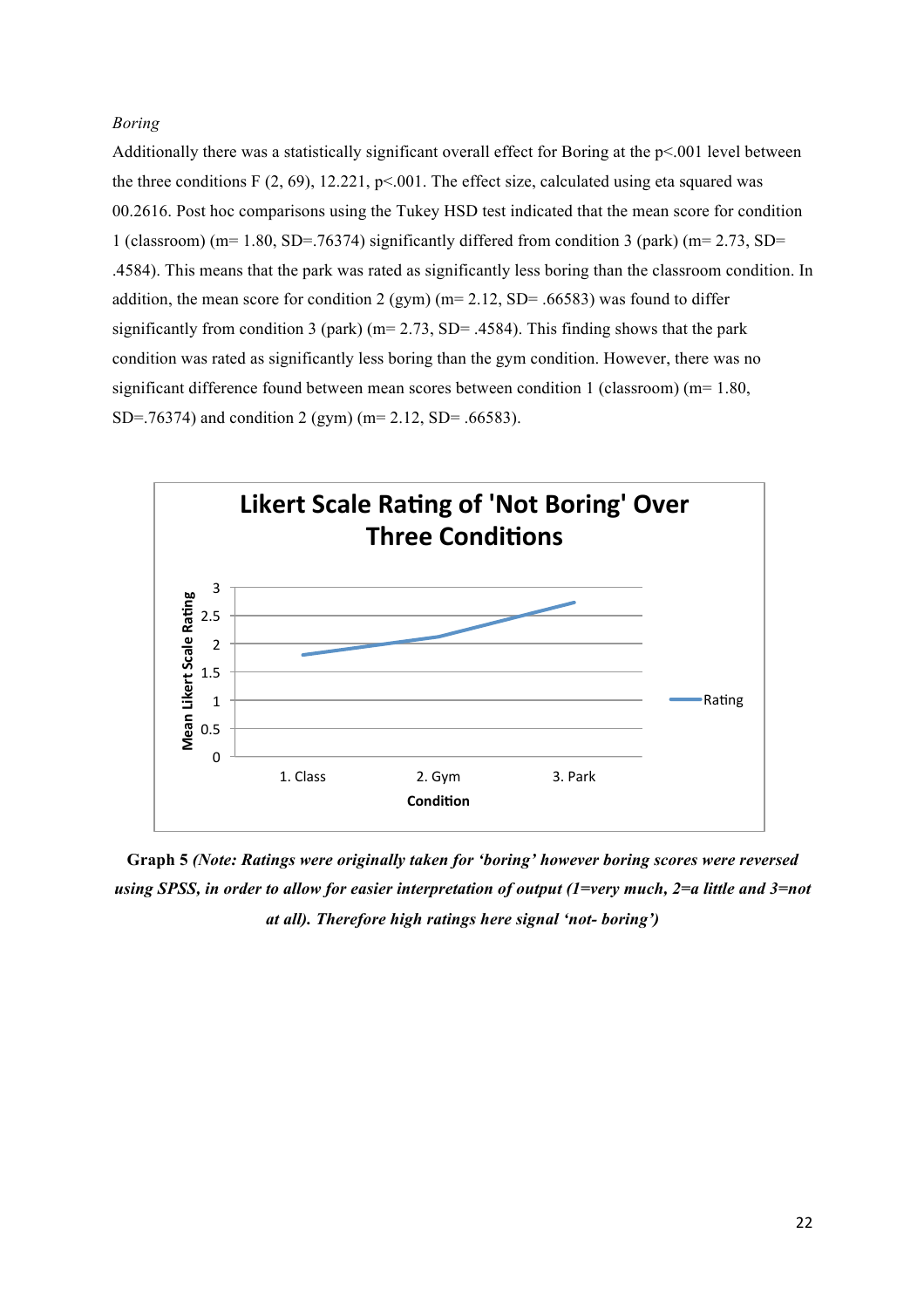#### **Discussion**

This study investigated the short and long term effects of three different lunch time conditions on primary school children's attentional functioning; sitting in a classroom, organised exercise within a school gym hall and free play in a park setting. Results indicated that there was a significant decrease found in DBS scores after exposure to the park setting from testing pre lesson to testing post lesson. This indicates that the effect of the outdoor space had vanished by the end of a 1 hour lesson, which casts doubt over whether this condition yields any educational benefits. This contrasts greatly to the hypothesis made, that outdoor, natural free play would demonstrate long term attentional benefits in comparison to the other two, less natural conditions. However, the park condition was found to yield significantly higher DBS scores than the classroom condition and the gym condition for pre lesson scores, demonstrating a short term benefit, for the outdoor, natural condition. Furthermore, a significant difference was not found in DBS scores between the classroom and the gym condition, suggesting that exercise fails to yield more attentional benefits than merely sitting indoors.

Unfortunately, contrary to what was hypothesised, this study failed to find significant gender differences within any of the three conditions. This finding is in line with what Valaviciute (2014) found in a similar maxi project last year.

Children also rated the park setting as significantly more relaxing, fun and interesting over the two, less natural indoor conditions. Additionally, the park condition was rated as significantly less boring than the classroom and gym environments.

#### *Relation to Previous Theory and Research*

In the short term, the DBS test scores for both boys and girls were found to be significantly higher after exposure to free play in the outdoor environment, than after exposure to either of the other two indoor, less natural settings. This finding is consistent with the Attention Restoration Theory proposed by Kaplan and Kaplan (1989). The theory would predict that exposure to the natural environment would enable children to rest their directed attention (which requires effort to shut out distractions in order to concentrate) and instead, use their involuntary or automatic attention due to the 'soft fascinations' present in such an environment, thus proving more restorative than either of the indoor conditions. Therefore the findings of this paper add to the existing body of knowledge, supporting the Attention Restoration Theory proposed by Kaplan and Kaplan (1989). In addition, these findings are in line with a previous maxi project based in Scotland carried out by Valaviciute (2014), who also found the outdoor, natural space to yield superior results in the DBS test over a playground setting and an indoors, classroom setting for urban based children. A large body of research is already present, providing support for this theory (Hartig et al. 1991; Ottosson & Grahn, 2005; Mårtensson et al., 2009), however, the majority of these studies are from abroad and the present study extends this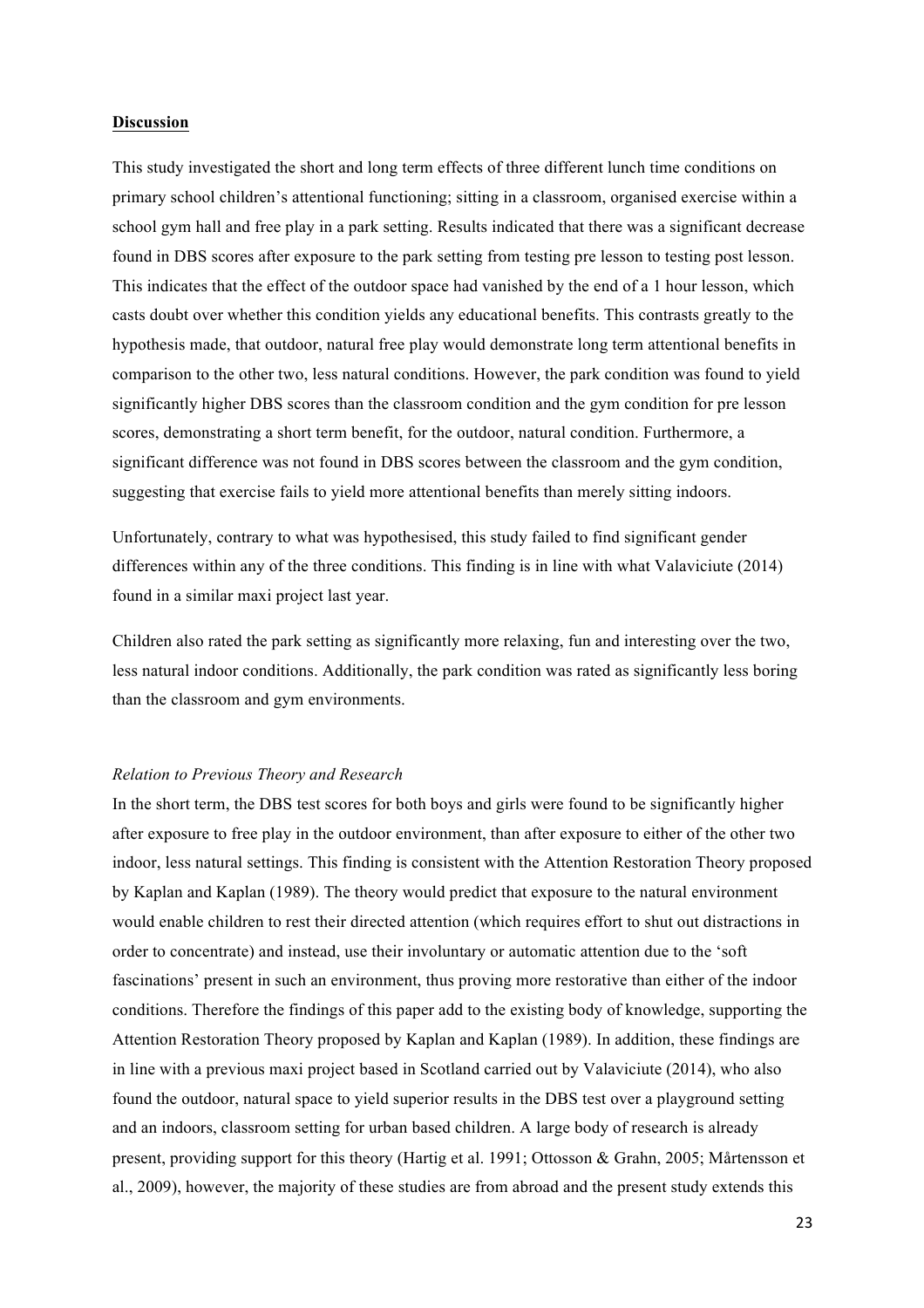research by demonstrating that the Attention Restoration Theory continues to apply to rural based children from Scotland.

More specifically, the significant difference found between the DBS scores collected straight after exposure to the outdoor free play condition and the indoor organised exercise condition are surprising. Moreover, there was no significant difference found between the indoor conditions. These findings suggest that free play outdoors yielded significantly higher attentional benefits than exercise indoors, and furthermore, children performed relatively similarly on the DBS test after exposure to organised exercise in the gym and after sitting in a classroom. Hill et al. (2010) carried out a Scottish based study in various schools which found that 10-15 minutes of organised aerobic exercise indoors increased children's performance on the Digit Backward Span test. This may also have been the case within the current study; however a baseline DBS score before exposure to each condition was not carried out. Instead, the present study moved this research forward, and compared DBS scores after each exposure across conditions. Therefore, it is now possible to conclude that free play in outdoor, natural spaces yielded higher attentional benefits than organised exercise indoors, comparisons which Hill et al. (2010) failed to take into account.

However, there was no significant difference found in DBS scores at pre lesson testing between the classroom and the gym setting within the present study. This finding contrast greatly to those which have demonstrated an attentional benefit for children after carrying out organised exercise indoors for both children with ADHD (Tantillo et al., 2002; Medina et al., 2010, Pontifex et al., 2013) and without (Pontifex et al., 2013; Hillman et al., 2009; Hill et al. (2010). Kaplan and Kaplan's (1989) Attention Restoration Theory (ART) would predict the poor results yielded in the DBS test by the gym session to be a result of the organised and structured nature of the exercise. As previously stated, the ART recommends that free play is necessary for effective attention restoration to take place, as it is paramount to provide rest for one's directed attention. Thus, the theory would predict that the organised nature of the exercise task which took place within the gym setting required children to make use of their directed attention, rather than resting it and allowing for involuntary attention to take place. This may explain the lack of attentional benefit yielded by the gym condition.

The low DBS scores gathered immediately after exposure to the classroom setting in comparison to the park setting is also an unexpected finding of this study. The classroom used within this experiment has a large, landscape window, which looks out onto the green, natural space used in the park condition of this study. Not only have adult based studies found attention to be significantly better after viewing green space from a window, (Tennessen & Cimprich, 1995; Kaplan, 2001; Kuo & Sullivan, 2001) but Faber Taylor et al., (2001a) found that children too, benefit from green space, even if only viewed from a window. Previous research has demonstrated that simulated natural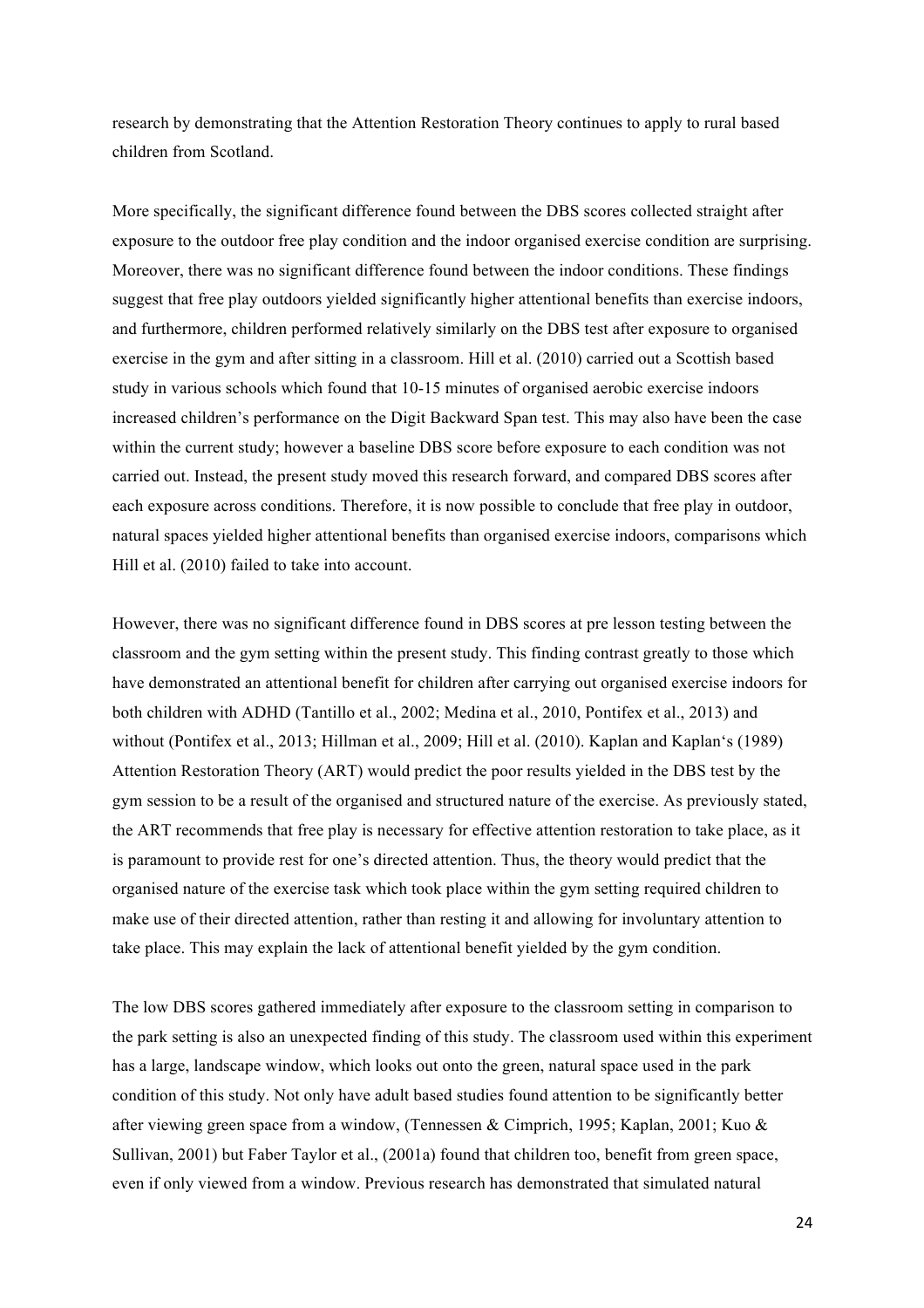environments (recordings shown on a TV or pictures) are not as effective at providing restorative benefits (Berigan & Pielage, 2013; Kjellgren & Buhrkall, 2010). Therefore the current study built upon previous research by comparing DBS test scores after rural children were exposed to a view of a natural green space and after they had carried out free play within a real natural environment. Ultimately, it was revealed that free play within a real natural environment produces significantly greater DBS scores, and therefore more attentional benefits, than after viewing the same green space from a window for rural children in Scotland.

One of the most unanticipated results found within this study and which appears to be the most relevant is the significant decrease in male and female scores of the DBS test over time after exposure to the natural environment. This contrasts greatly with the hypothesis that was previously generated which stated that the outdoor environment would provide children with more long term attentional benefits over the other two indoor settings. Contrastingly however, unanimous observation notes taken by the class teacher reported that children appeared significantly more focussed throughout the 1 hour lesson after exposure to the park condition. The observation notes written by the class teacher are not included in the main body of this paper due to the word count restrictions, however they can be found in appendix D. The contrasting data of the DBS scores and the observations may indicate that the DBS test does not produce an accurate representation of children's attentional abilities. Future research should make use of both quantative and observational data in order to compare and contrast between measures.

Finally, the findings which revealed that the Likert scale ratings followed a similar pattern to the DBS scores reveal the importance of 'compatibility' within a natural setting as proposed by Kaplan (1995). The children were found to score higher on the DBS test directly after exposure to the park setting, which was also rated as more enjoyable overall.

# *Strengths and Limitations of the Present Study and Suggestions for Future Research*

An obvious strength within this study is the methodological approach taken. Exposing participants to a real green space which is naturally rich in vegetation is more likely to provide results which are an accurate representation of the effects such an environment has in comparison to simulated environments, which have been used all too often due to their convenient nature (Berto, 2005). Additionally, the quantative measures used in this study provide strong quantifiable evidence of the effects of outdoor space on children, in comparison to the qualitative measures used so often within the literature, such as self reports and interviews which can potentially prove to be bias. The Digit Backward Span test has been used to gather data within psychological research for a number of years and on a large number of adult samples (Wechsler, 1955; Lezak, 1983). It is vital that future research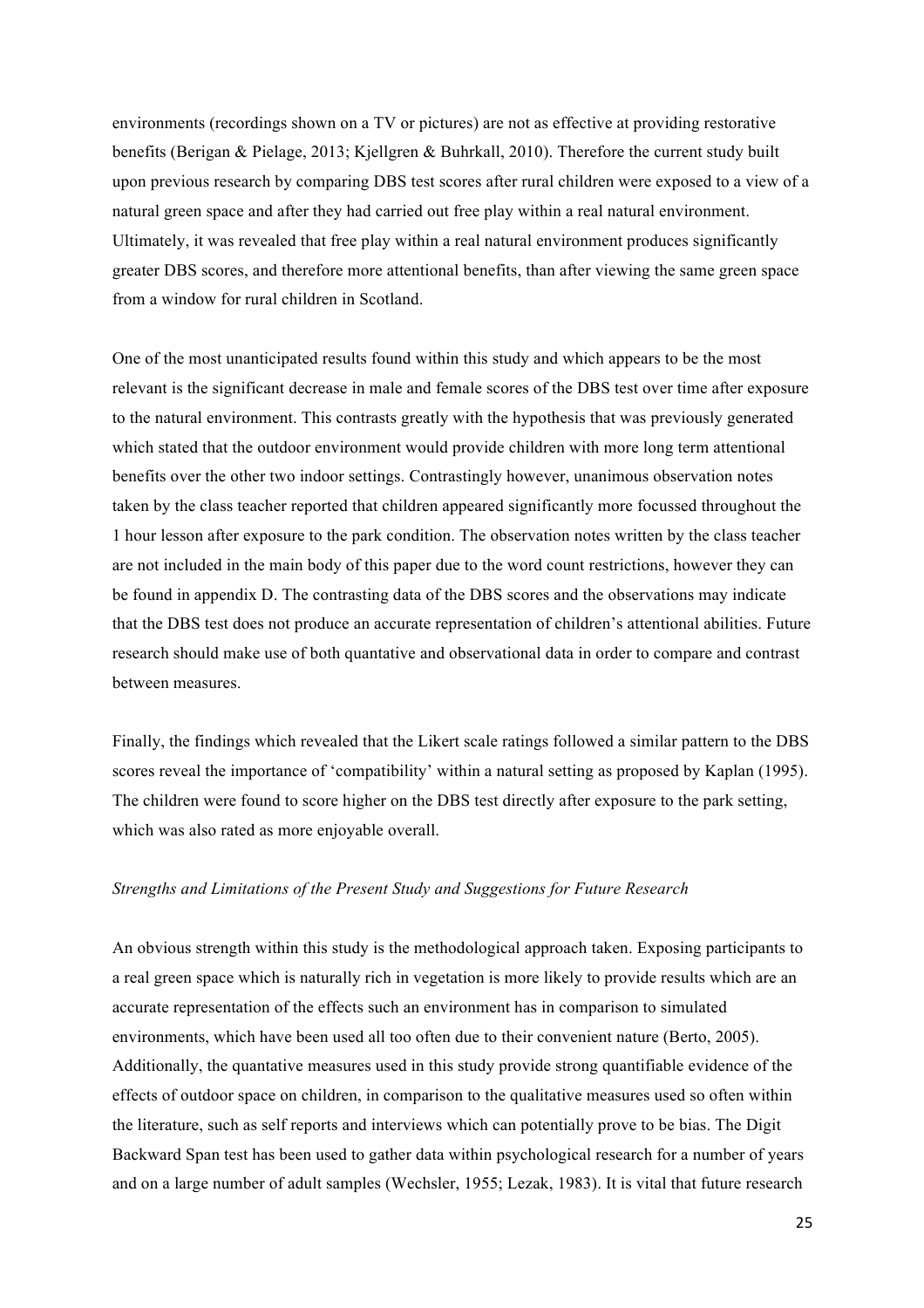follows in the footsteps of this current study, and uses real environments within their experiments, in addition to quantative measures, in order to gain the most accurate representation of the benefits such spaces provide.

Yet another strength which this study possesses is that there was not an extensive walk required to get from the school to the park. A 3 minute walk was required of children in order to get to and from the school and the green space in comparison to a 15 minute walk required in a maxi project last year by Valaviciute (2014). This may have caused children to be extremely tired by the time the DBS and Likert scores were taken, which may have been the reason why children evaluated the meadow condition as 'just as boring' as the playground condition within Valaviciute's (2014) study. In the present paper, children rated the park condition as significantly less boring than either of the other two, less natural conditions. However, future research should not view distance as a barrier to green spaces, as Valaviciute (2014) still found the green space to be highly beneficial for attention restoration in children.

An additional step forward that this study made from Valaviciute's (2014) maxi project is that children were tested within quiet rooms, with very few distractions, in comparison to all children being testing within a noisy classroom environment. This would have provided many distractions which children would have had to work hard at to repress during the DBS test. By placing groups of children into quiet rooms around the school, and providing a silent drawing task for children whilst each individual was being tested, there was little demand for children to repress distractions within the current study, allowing them to perform to the best of their abilities on the DBS task, ultimately providing a more accurate representation of the attentional benefits of environments. One of the most notable strengths of the current paper however, is the use of rural children in the sample. The majority of studies have used urban based children within their sample, and therefore this is a huge step forward within the literature as it expands our knowledge, and demonstrates that the effect of free play and the outdoor environment is just as strong for children who are more commonly exposed to it in their everyday lives.

Finally, the fact that the potential long term benefits of outdoor space on attentional functioning were taken into account was a considerable strength of this study. The significant decline in DBS scores over the space of 1 hour after being exposed to an outdoor, natural environment suggests that there may not be any educational benefits of children spending their lunch break within a natural environment. Future research is strongly encouraged to further investigate the long term effects of outdoor, natural environments on the attention of children using quantitative measures, as this study only takes the first few steps into this area of research.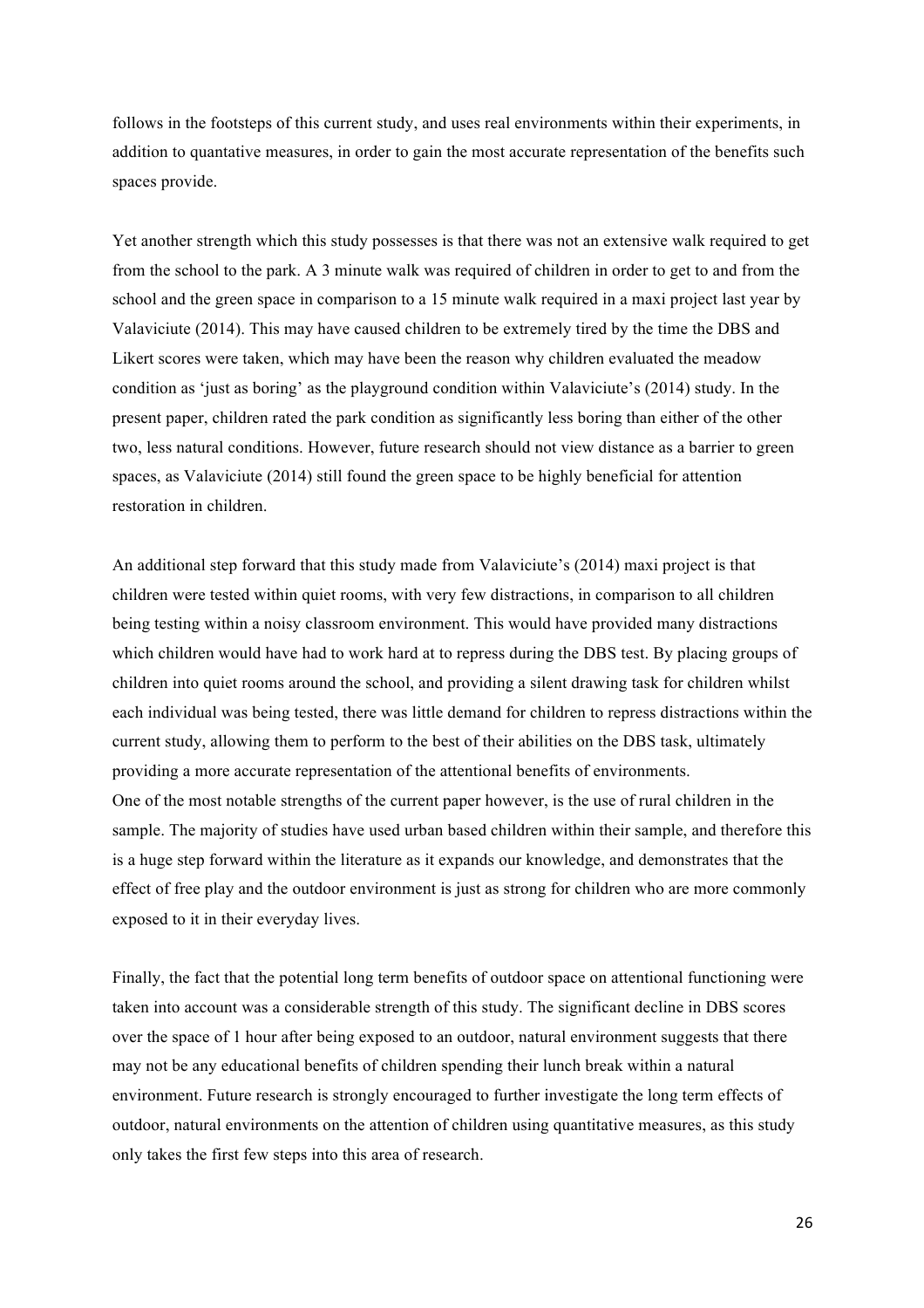However, it is vital to acknowledge the potential limitations of this study which in turn, provide various interesting avenues for future research.

One procedural limitation this study presents is that there were only four testers who were required to test all 25 participants. Children were split into 4 groups and each group was taken to a quiet room located within the school with 1 tester. Therefore some children were tested straight after the lunch break finished whilst others were tested 10-15 minutes after. Due to the lack of long term benefits observed in this study (most significantly in the park condition), the effect of the lunch break may still have been strong for those tested first, however the effects may have slightly worn off 10- 15 minutes after the exposure took place. It is also possible that the children tested first may have been more apprehensive than the children tested last. Both of these possibilities may have had a statistically significant effect on the results gathered. Future research should partially solve this problem by testing children in a random order each time. Ideally, there would be one adult to one child, to ensure each child is tested simultaneously, however this method is challenging due to the number of testers required.

A second limitation of this study was that, much like Valaviciute (2014), the experiment took place during winter months, in this case the first two weeks of February. Although there was still a great deal of luscious green grass, tall trees and running water, the vegetation was not as luscious and rich as it would be during the spring and summer months. Future research should consider questioning whether there is more of an effect of the outdoor natural environment on children's attention in the spring and summer months in comparison to the winter months, due to the presence of richer vegetation, as well as improved and calmer weather conditions.

#### *Implications for Practice*

It is apparent, that we are not in a good position to make policy recommendations. Before this is possible, it is imperative that future research is conducted focussing more on the long term benefits that are yielded by free play within outdoor, natural environments.

However, the findings of the DBS scores gathered at pre lesson testing times provide promising empirical evidence for the short term restorative benefits of free play within an outdoor, natural environment and the observations by the class teacher suggest that there may be long term attentional benefits of natural space, even if not reflected in the DBS scores. The ratings gathered by the Likert Scale also suggest that children enjoyed free play outdoors more than taking part in organised exercise indoors or sitting in a classroom environment. Therefore, schools should most definitely encourage and implement more time within the curriculum for free play within natural, outdoor environments, not only due to the possible attentional benefits which the outdoor space may serve, but for the mere enjoyment and fun that children experience within such an environment. The happiness of children at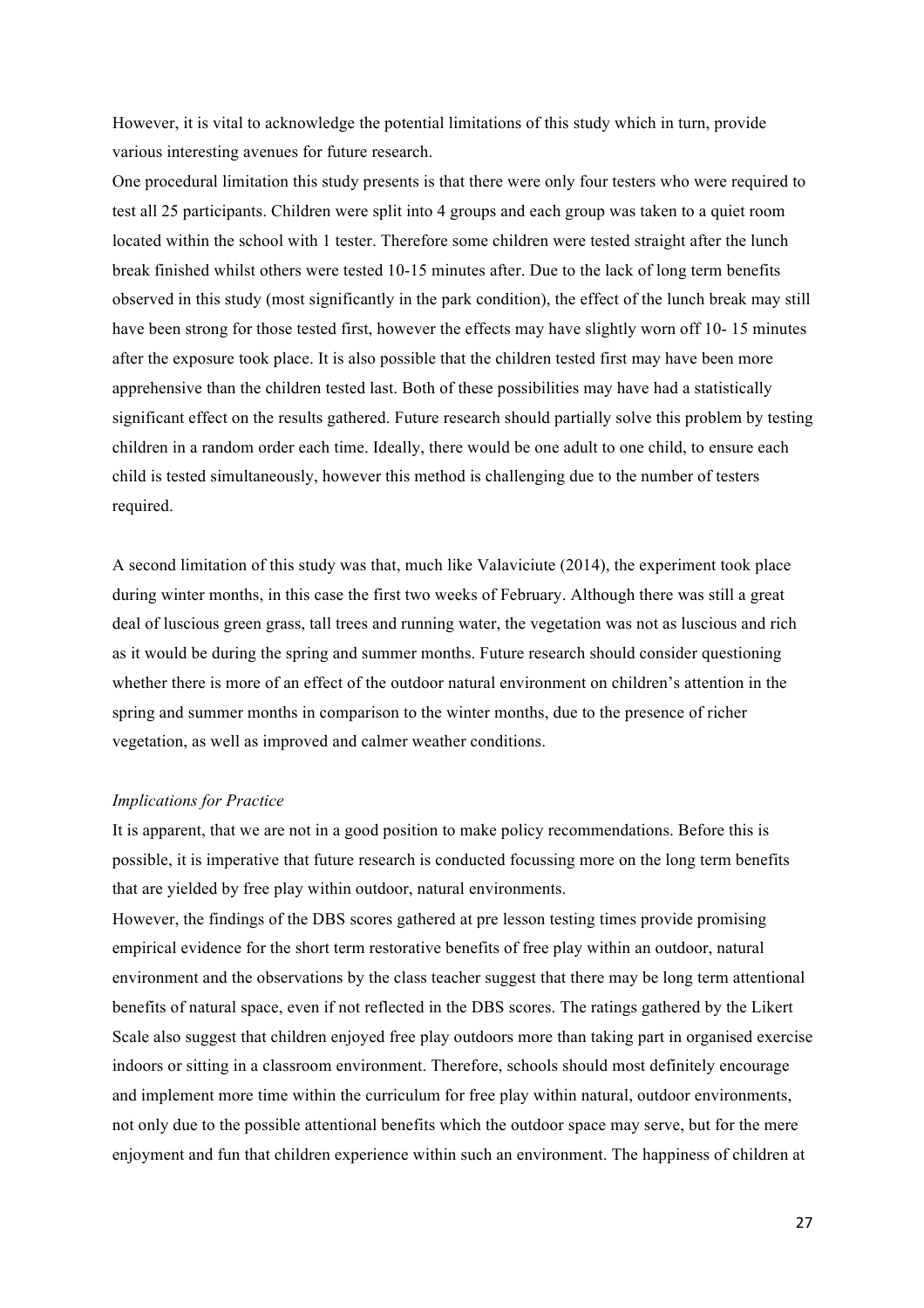school is arguably, the most important thing, as if children enjoy going to school, they are more likely to attend, and therefore learn.

As Kaplan (1995) states, a green space does not need to be geographically distant from a school in order to achieve the feeling of 'being away.' If exposure to natural, green spaces is not a possibility every day, as Valaviciute (2014) suggests, schools should aim to implement nature within their playground, by planting trees, shrubs, flower beds and vegetable gardens. These elements will not only increase pupils' attentional functioning but may also serve a variety of educational purposes (Rich, 2007; Shibata & Suzuki, 2001, 2002, 2004). However, the increasingly tighter budgets provided to Scottish public schools by the government, may mean that redesigning the playground is not a possibility. A cheaper alternative would be would be to implement aspects of nature into the classroom. This may involve slight changes such as green plants, flowers and even opening the window to provide a slight breeze. Valaviciute (2014) suggests that this idea may provide children with a sense of 'being away', 'extent' and possibly even 'soft fascination' (Gulwadi, 2009) which are necessary aspects proposed by Kaplan (1995) to ensure successful attention restoration from directed attention fatigue occurs. Future research should also consider the role that indoor, natural aspects have in providing children with longer lasting attentional benefits after exposure to natural, green space.

#### Conclusion

To conclude, the findings indicate that free play within a natural, outdoor environment provides children with more benefits in attentional functioning in comparison to indoor organised exercise or sitting in a classroom environment. However, although this is the case short term, the second testing session after a 1 hour lesson conducted by the class teacher revealed a significant decrease in attention scores, revealing that outdoor, natural environments may not serve any lasting attentional benefits for rural children. This study therefore is the first of its kind to demonstrate the lack of long term benefits of outdoor free play. Further research is necessary to conclude that outdoor, natural space yields no long term benefits in terms of attention restoration in children, in addition to investigating ways in which the initial benefits immediately after exposure can be encouraged to last, such as plants incorporated into classroom settings as well as other natural aspects. Despite this finding, schools should still ensure that children are exposed to natural environments on a daily basis as children rated the park as being significantly more enjoyable than either of the other indoor, less natural conditions.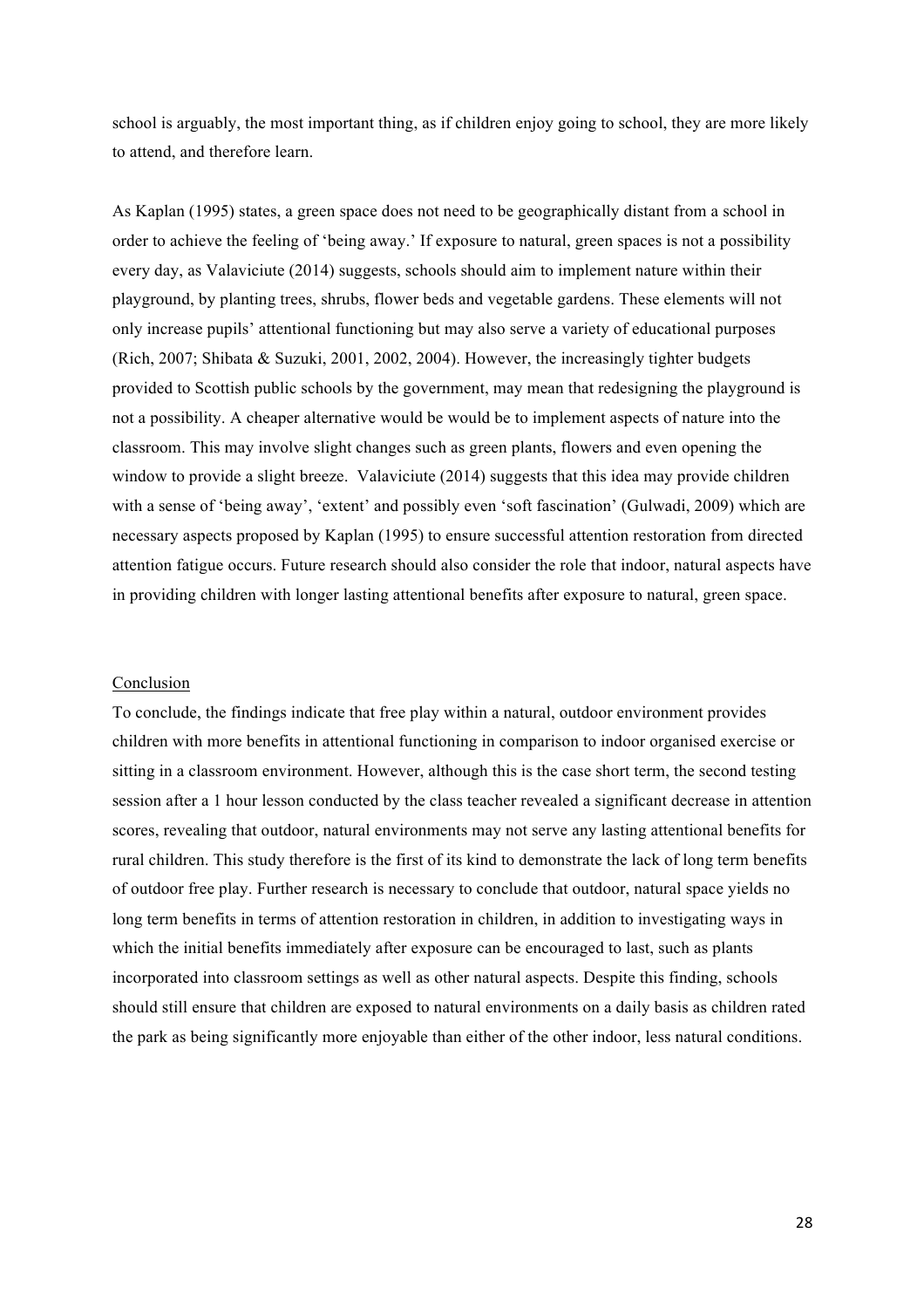# Appendix"A

# Instructions provided to testers

- 1. Child sits down, ask is he/she is happy to proceed
- 2. Write down initials, gender, and age
- 3. Brief the child on the DBS task, even giving a few examples if necessary until you feel that they have fully grasped the concept.

# *The DBS task instructions*

The DBS test involves reading out loud a sequence of digits to an individual participant (e.g. 3-1-8) and asking them to repeat the sequence aloud in reverse order (e.g. 8-1-3)

After a correct response, participants are given a new, longer sequence with series' length increasing as the test proceeds; after an incorrect response, respondents are given a new, same length sequence to attempt.

The overall test score of the DBS test is the number of digits in the longest sequence successfully reversed following two consecutive failed trials.

The DBS test requires sustained attentional effort because the participant must move digits in and out of their attentional focus by having to mentally hold and recite the items in reverse order.

- 4. Carry out the DBS task
- 5. Write down their score on the sheet provided
- 6. Then state that you are going to ask them a few questions about how much they enjoyed their lunch break today.
- 7. Carry out the Likert Scale Questionnaire.

# *The Likert Scale task instructions*

To what extent did you find your break to be...

- i. Boring
- ii. Relaxing
- iii. Interesting
- iv. Fun

Where…

 $1 = not at all$ 

 $2=$  a little

 $3=$  very much

Please write their Likert scale rating number beside the correct term on the sheet provided.

8. Finally, thank the child for their participation.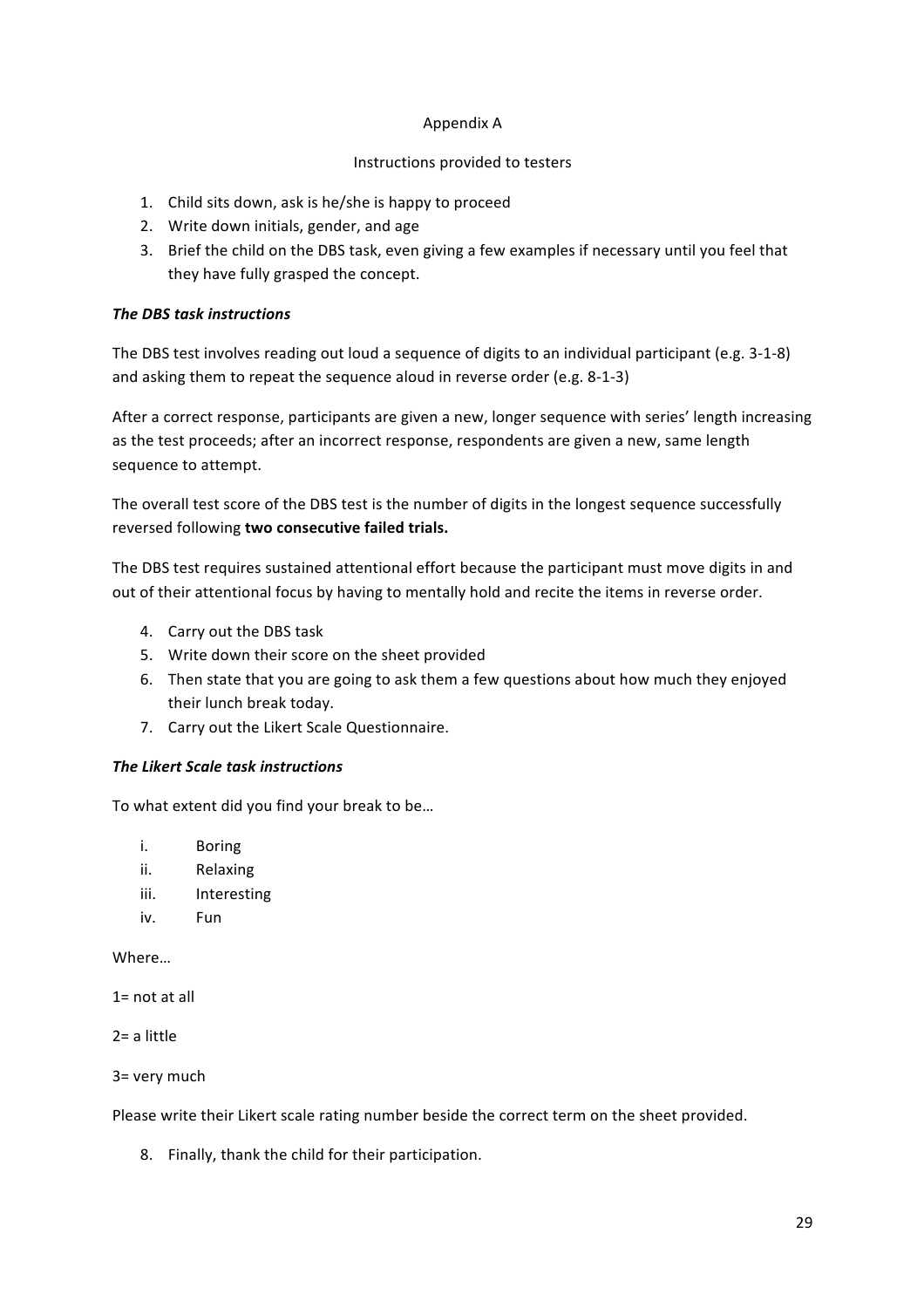# Appendix"B

# The random number sheet used for Digit Backward Span test.

| 4              |                         |                         |                         |                |                 |                |       |                |                         |                  |             |                     |                |                |                |   |   |   |
|----------------|-------------------------|-------------------------|-------------------------|----------------|-----------------|----------------|-------|----------------|-------------------------|------------------|-------------|---------------------|----------------|----------------|----------------|---|---|---|
| 4              | $\overline{\mathbf{3}}$ |                         |                         |                |                 |                |       |                |                         |                  |             |                     |                |                |                |   |   |   |
| 8              | 8                       | 3                       |                         |                |                 |                |       |                |                         |                  |             |                     |                |                |                |   |   |   |
| $\overline{7}$ | $\mathbf{1}$            | 9 6                     |                         |                |                 |                |       |                |                         |                  |             |                     |                |                |                |   |   |   |
| $\mathbf{1}$   | $\mathbf{1}$            |                         | 175                     |                |                 |                |       |                |                         |                  |             |                     |                |                |                |   |   |   |
| 4              | 8                       |                         | 5 5 8 9                 |                |                 |                |       |                |                         |                  |             |                     |                |                |                |   |   |   |
| 6              | 3                       | $\overline{\mathbf{4}}$ | $\overline{\mathbf{4}}$ | 8              | $6\phantom{1}6$ | 9              |       |                |                         |                  |             |                     |                |                |                |   |   |   |
| 5              | $\overline{2}$          |                         | 7 5 4 8                 |                |                 | 36             |       |                |                         |                  |             |                     |                |                |                |   |   |   |
| 6              | 6                       |                         | 4 2 4 1                 |                |                 |                | 4 5 2 |                |                         |                  |             |                     |                |                |                |   |   |   |
| 9              | $\overline{5}$          | $\,6\,$                 | 2 9 4                   |                |                 | $\mathbf 1$    |       | 3 9            | 8                       |                  |             |                     |                |                |                |   |   |   |
| 5              | $\mathbf{1}$            |                         | 8 5 4 3                 |                |                 |                | 1 9 7 |                | $\overline{3}$          | $\boldsymbol{9}$ |             |                     |                |                |                |   |   |   |
| 3              | $\overline{\mathbf{4}}$ |                         | 7 4 6                   |                | 7779            |                |       |                | $\overline{\mathbf{3}}$ | 29               |             |                     |                |                |                |   |   |   |
| $\overline{2}$ | 6                       | 3                       |                         | 9 3 6          |                 |                | 593   |                | $\overline{7}$          | $\overline{7}$   | $1\quad6$   |                     |                |                |                |   |   |   |
| 6              | 3                       | 9                       | 3                       | 5              | $\overline{3}$  |                | 9 4   | $\mathbf{1}$   |                         | 4 7 7 6          |             |                     | $\overline{7}$ |                |                |   |   |   |
| $\overline{7}$ | 5 <sup>1</sup>          | 9                       | $\overline{2}$          | $\overline{7}$ | $5\overline{)}$ |                |       |                |                         | 2 9 9 2 7 5 6    |             |                     | 7 5            |                |                |   |   |   |
| 4              | $\overline{4}$          | $\overline{7}$          |                         | 8 7            | $\overline{7}$  | $\mathbf{1}$   |       | 14             | $\mathbf{1}$            |                  | 8 2 8       |                     | $\mathbf{1}$   | 8              | $\overline{2}$ |   |   |   |
| $\mathbf{1}$   | 9                       | 8                       |                         | 8 7            | $\,8\,$         |                |       | 6 8 7 1        |                         |                  |             | $3 \quad 4 \quad 2$ | 9              |                | 54             | 9 | 9 |   |
| 5              | $\overline{2}$          | 4                       | 4                       | 8              | 7               | $\overline{2}$ | 4     | $\overline{2}$ | 8                       | 3                | $\mathbf 1$ | 7                   | $\mathbf{1}$   | $\overline{2}$ | 5              | 6 | 8 | 5 |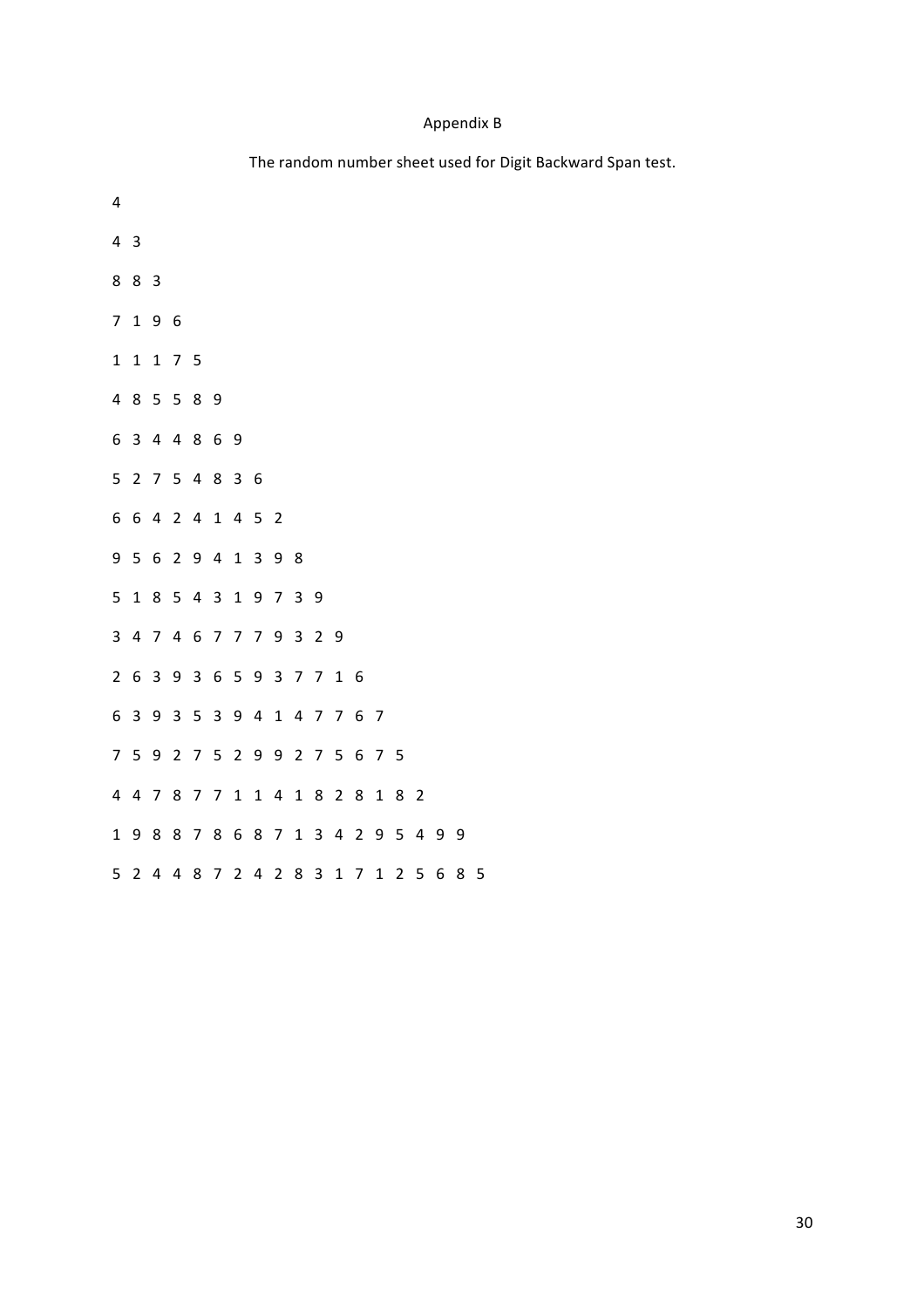# Appendix C

An example of how raw data was gathered. Each group was provided with one of these before each testing session.

Condition:

Group:

| Initials | Gender | Age | <b>DBS</b> Score | Likert                    |
|----------|--------|-----|------------------|---------------------------|
|          |        |     |                  | $\overline{\mathbf{i}}$ . |
|          |        |     |                  | ii.                       |
|          |        |     |                  | iii.                      |
|          |        |     |                  | iv.                       |
|          |        |     |                  |                           |
|          |        |     |                  | $\overline{\mathbf{i}}$ . |
|          |        |     |                  | ii.                       |
|          |        |     |                  | iii.                      |
|          |        |     |                  | iv.                       |
|          |        |     |                  |                           |
|          |        |     |                  | $\overline{\mathbf{i}}$ . |
|          |        |     |                  | ii.                       |
|          |        |     |                  | iii.                      |
|          |        |     |                  | iv.                       |
|          |        |     |                  |                           |
|          |        |     |                  | $\overline{\mathbf{i}}$ . |
|          |        |     |                  | ii.                       |
|          |        |     |                  | iii.                      |
|          |        |     |                  | iv.                       |
|          |        |     |                  |                           |
|          |        |     |                  | $\overline{\mathbf{i}}$ . |
|          |        |     |                  | ii.                       |
|          |        |     |                  | iii.                      |
|          |        |     |                  | iv.                       |
|          |        |     |                  |                           |
|          |        |     |                  |                           |
|          |        |     |                  | $\mathbf{i}$              |
|          |        |     |                  | ii.                       |
|          |        |     |                  | iii.                      |
|          |        |     |                  | iv.                       |
|          |        |     |                  |                           |
|          |        |     |                  | $\overline{\mathbf{i}}$ . |
|          |        |     |                  | ii.                       |
|          |        |     |                  | iii.                      |
|          |        |     |                  | iv.                       |
|          |        |     |                  |                           |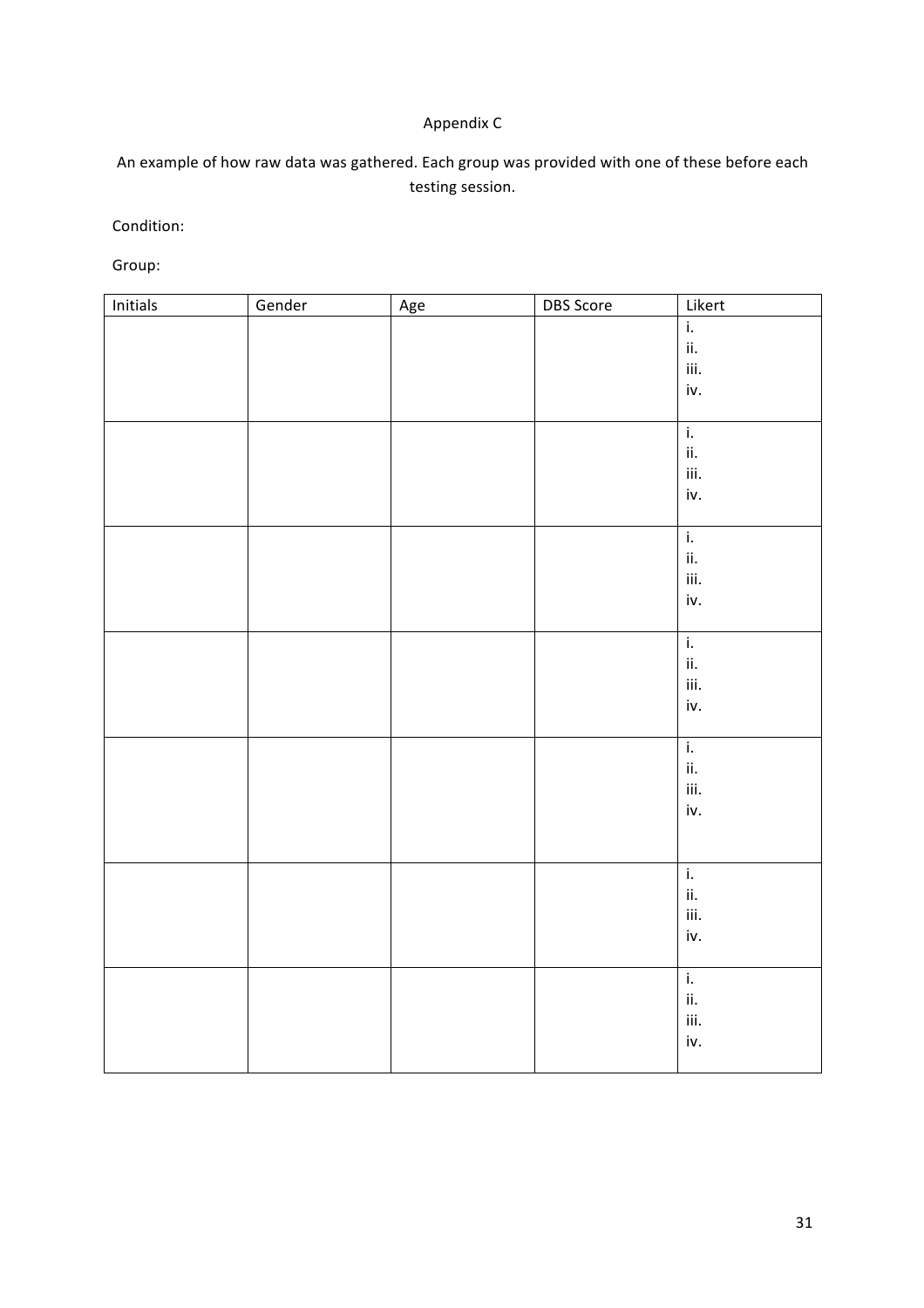#### Appendix"D

Observations made by class teacher during the 1 hour period after exposure to each of the three conditions.

### *Condition'1:'Classroom*

*"Children appeared distracted throughout the lesson, as they usually do after a 'wet lunch time' which also involves staying indoors during their lunch break. Staring out of windows, failing to complete tasks effectively and excessive talking were all behaviours which I observed throughout the hour. I feel that the children are bursting with energy, just dying to let it all out, so trying to focus their attention upon a reading task proved challenging"*

### Condition 2: Gym

*"I was surprised to notice that children seemed equally distracted after taking part in exercise indoors. I had expected them to be more settled, but instead, appeared distracted. Their telling behaviours included fidgeting, talking and careless mistakes within the writing task which was assigned to them throughout the hour"*

# *Condition'3:'Park*

*"The children had been really looking forward to going to the park, as it is an area within which they are not usually permitted to go, let alone carry out free play in. During the 1 hour lesson, children were more settled, quieter and more content. The majority of individuals completed their set writing task to a high standard and the teaching experience for me was much less of a battle. If I could take the children to the park everyday for their lunch break, I would."*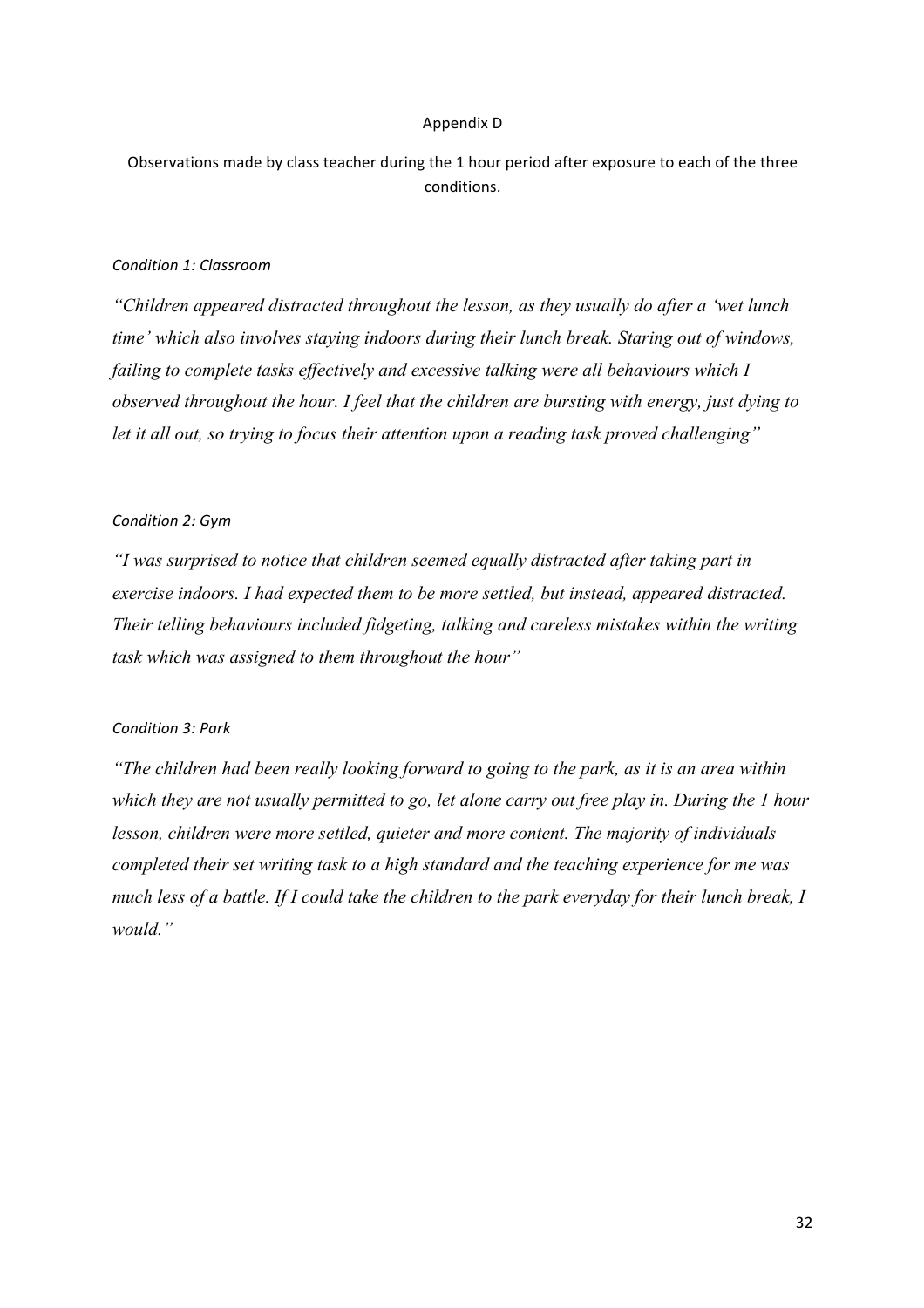# Appendix E Consent Letter Sent To Parents



# Carmel Road Kirkliston West Lothian EH29 9DD

# Tel 0131 333 3260 Fax 0131 335 3582 E-mail:admin@kirkliston.edin.sch.uk

# Head Teacher: Mrs Lynn Paterson

26.1.15

### Dear parents/carers

I have received a request by Lucy Paterson, an undergraduate student to undertake a research project which looks at the impact of outdoor space and exercise on the attention of primary school children.

This will involve the children spending two lunchtimes in each of the following places: Green space (Allison Park); in the classroom; and in the gym hall with the same organised play and exercise as in Allison Park. After the children have spent their lunchtimes in each of these conditions, the children will undertake a short individual memory test (remembering numbers from a given list and then repeating them backwards.) The children will also be asked for their opinion on their experience of the activity. After the memory test, the children will continue with their class learning. After one hour the children will be tested again in the same manner to see if there is any long-term impact that the outdoor space and exercise or lack thereof, has on the children's attention.

The children will be fully briefed on the project before they start and be aware of the plan for the day. They will also be asked to give their consent and they will be made aware that they can withdraw their participation at any time throughout the process.

This research is an interesting addition to the current investigation into attention within the classroom. Miss McCammon and myself are very excited about the project and it`s results.

Please do not hesitate to contact me if you would like any further information.

Yours sincerely

Lynn"Paterson

Head Teacher

Please complete the tear-off slip below, delete as required and return to school by Friday 30<sup>th</sup> January.

Name"of"child:\_\_\_\_\_\_\_\_\_\_\_\_\_\_\_\_\_\_\_"

I wish/ do not wish my child to be involved in this activity.

Signature of parent: The contract of parent: The contract of parent: The contract of parent: The contract of parent of  $\Gamma$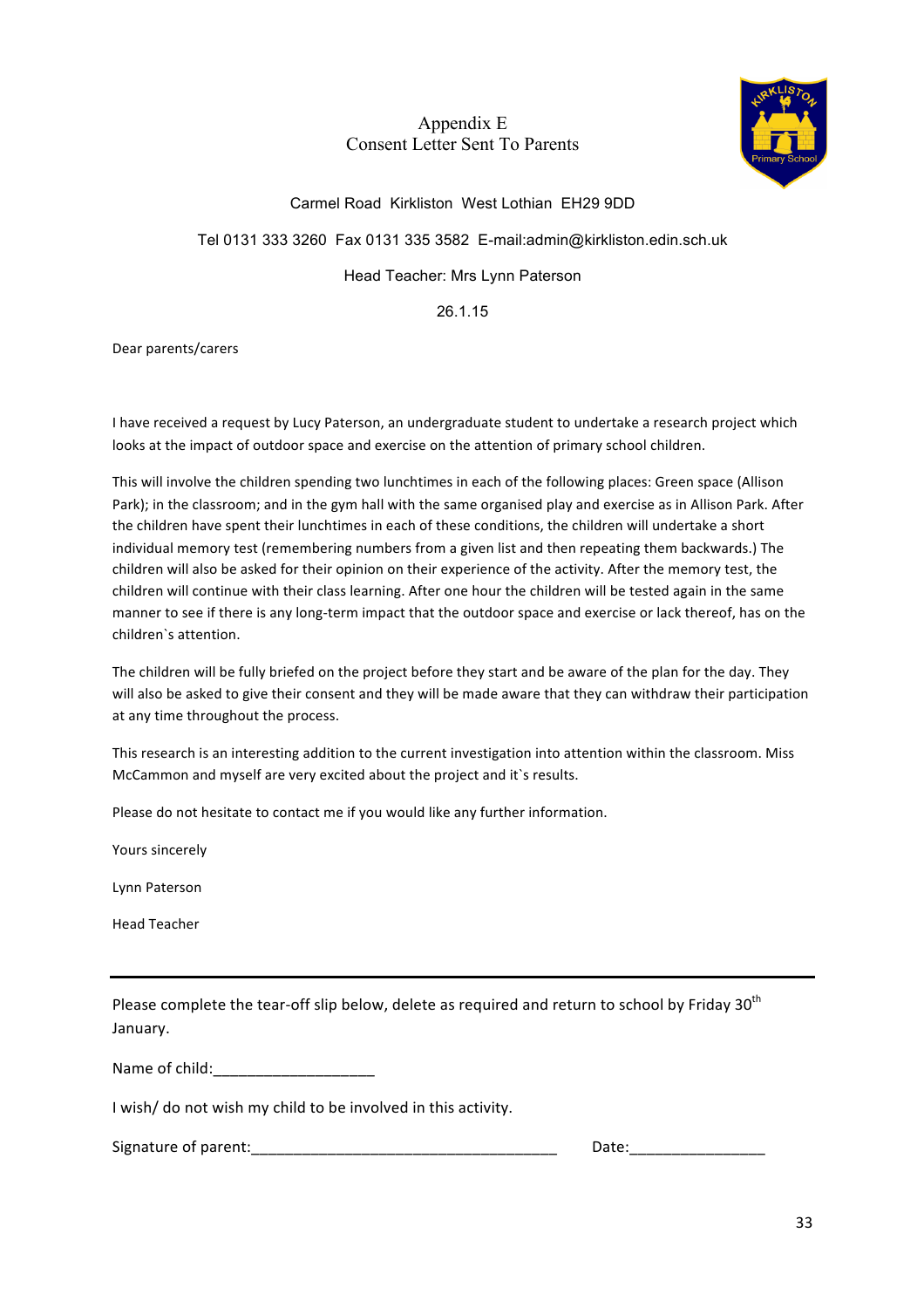#### **References**

- Barton, J., Griffin, M., & Pretty, J. (2012). Exercise-, nature-and socially interactive-based initiatives improve mood and self-esteem in the clinical population. *Perspectives in public health*, *132*(2), 89- 96.
- Bentsen, P., Jensen, F. S., Mygind, E., & Randrup, T. B. (2010). The extent and dissemination of udeskole in Danish schools. *Urban forestry & urban greening*, *9*(3), 235-243.
- Berigan, H., & Pielage, N. (2013). A Good Study Break: Effects of Nature versus TV on Attention. *Journal of Undergraduate Research XV.*
- Berman, M. G., Jonides, J., & Kaplan, S. (2008). The cognitive benefits of interacting with nature. *Psychological science*, *19*(12), 1207-1212.
- Berto, R. (2005). Exposure to restorative environments helps restore attentional capacity. *Journal of environmental psychology*, *25*(3), 249-259.
- Bodin, M., & Hartig, T. (2003). Does the outdoor environment matter for psychological restoration gained through running?. *Psychology of Sport and Exercise*, *4*(2), 141-153.
- Carter, C. (2015, Feb 24). Children spend less than 30 minutes playing outside a week. *The Telegraph,* Retrieved from
- *http://www.telegraph.co.uk/lifestyle/10747841/Children-spend-less-than-30-minutes-playing-outsidea-week.html*
- Cowan, N. (2001). The magical number 4 in short-term memory: A reconsideration of mental storage capacity. *Behavioural and Brain Sciences*, *24*, 87-114.
- Cutler, M.D., Glaeser E.L., & Shapiro, J.M. (2003). Why Have Americans Become More Obese? *Journal of Economic Perspectives*, 17(3), 93-118.
- Daniels, S. R., Arnett, D. K., Eckel, R. H., Gidding, S. S., Hayman, L. L., Kumanyika, S., ... & Williams, C. L. (2005). Overweight in children and adolescents pathophysiology, consequences, prevention, and treatment.*Circulation*, *111*(15), 1999-2012.
- Deci, E. L., Koestner, R., & Ryan, R. M. (1999). A meta-analytic review of experiments examining the effects of extrinsic rewards on intrinsic motivation.*Psychological bulletin*, *125*(6), 627.
- Deci, E. L., & Ryan, R. M. (1985). *Intrinsic motivation and self-determination in human behavior*. New York: Springer Science & Business Media.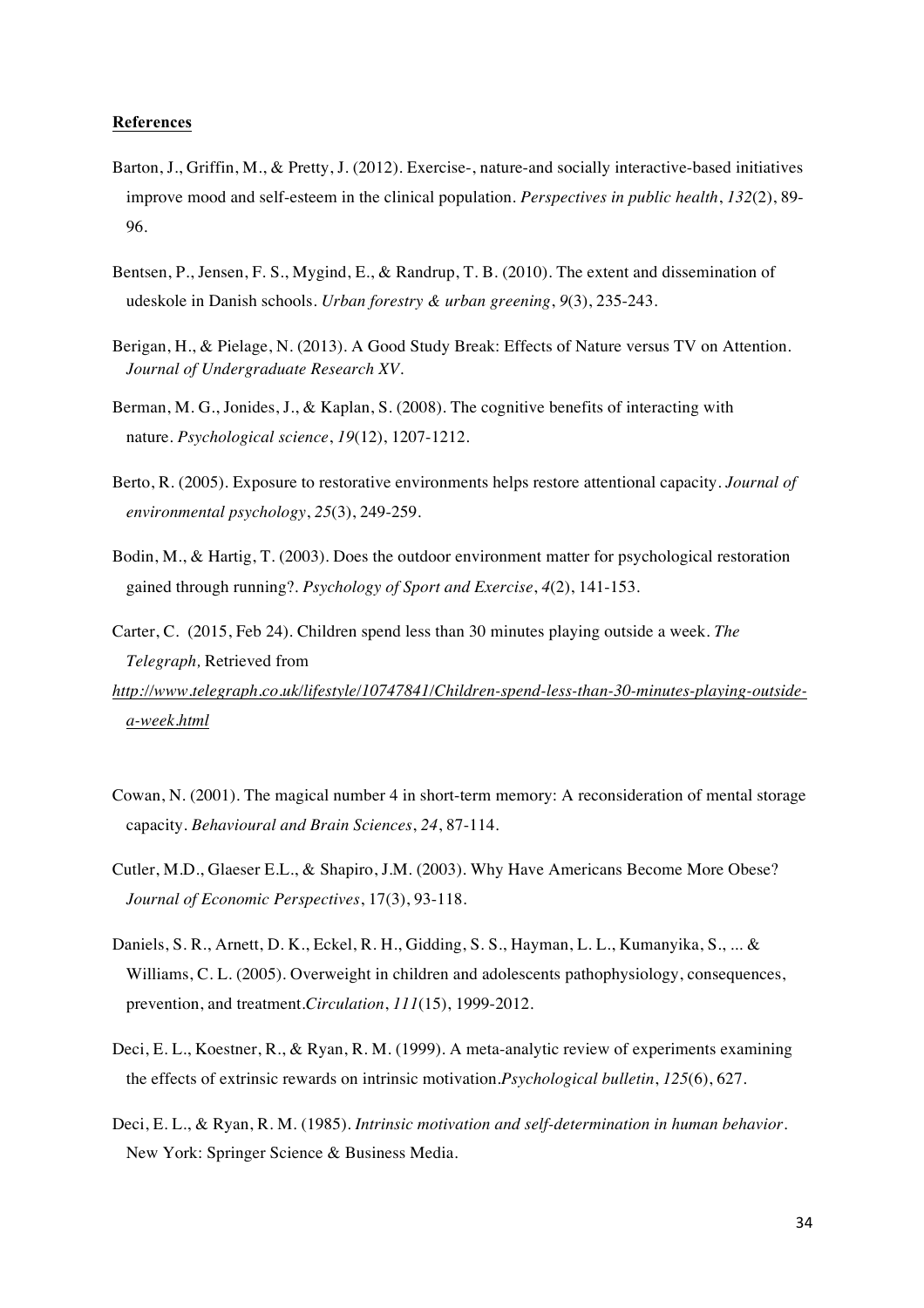- DeMarco, T., & Lister, T. (2013). *Peopleware: productive projects and teams*. United States of America: Addison-Wesley.
- Dunn, J., & Layard, R. (2009). *A good childhood: Searching for values in a competitive age*. London, England: Penguin UK.
- Faber Taylor, A., Kuo, F. E., Sullivan, W. C. (2001a). Views of nature and self-discipline: evidence from inner-city children*. Journal of Environmental Psychology 22*, 49-63.
- Faber Taylor, A., Kuo, F. E., Sullivan, W. C. (2001b). Coping with ADD: the surprising connection to green play settings*. Environment and Behavior* 33, 54-77.
- Faber Taylor, A., & Kuo, F. E. M. (2011). Could exposure to everyday green spaces help treat ADHD? Evidence from children's play settings. *Applied Psychology: Health and Well*-*Being*, *3*(3), 281-303.
- Felsten, G. (2009). Where to take a study break on the college campus: An attention restoration theory perspective. *Journal of Environmental Psychology*,*29*(1), 160-167.
- Fuller, R. A., Irvine, K. N., Devine-Wright, P., Warren, P. H., & Gaston, K. J. (2007). Psychological benefits of green space increase with biodiversity. *Biology letters*, *3*(4), 390-394.
- Gray, P. (2011). The Decline of Play and the Rise of Psychopathology in Children and Adolescents. *American Journal of Play*, *3*(4), 443-463.
- Greene, S., and Hill, M. (2005). Researching children's experiences: methods and methodological issues. In: Greene, S. and Hogan, D.(eds.) *Researching Children's Experiences: Methods and Approaches.* Sage: London, UK, pp. 1-21. ISBN 9780761971023
- Gulwadi, G. B. (2009). Restorative home environments for family caregivers. *Journal of Aging Studies*, *23*(3), 197-204.
- Hale, J. B., Hoeppner, J. A. B., & Fiorello, C. A. (2002). Analyzing digit span components for assessment of attention processes. *Journal of Psychoeducational Assessment*, *20*(2), 128-143.
- Handy, S., Cao, X., & Mokhtarian, P. (2008). Neighborhood design and children's outdoor play: Evidence from Northern California. *Children Youth and Environments*, *18*(2), 160-179.
- Hartig, T., Mang, M., & Evans, G. W. (1991). Restorative effects of natural environment experiences. *Environment and behaviour*, *23*(1), 3-26.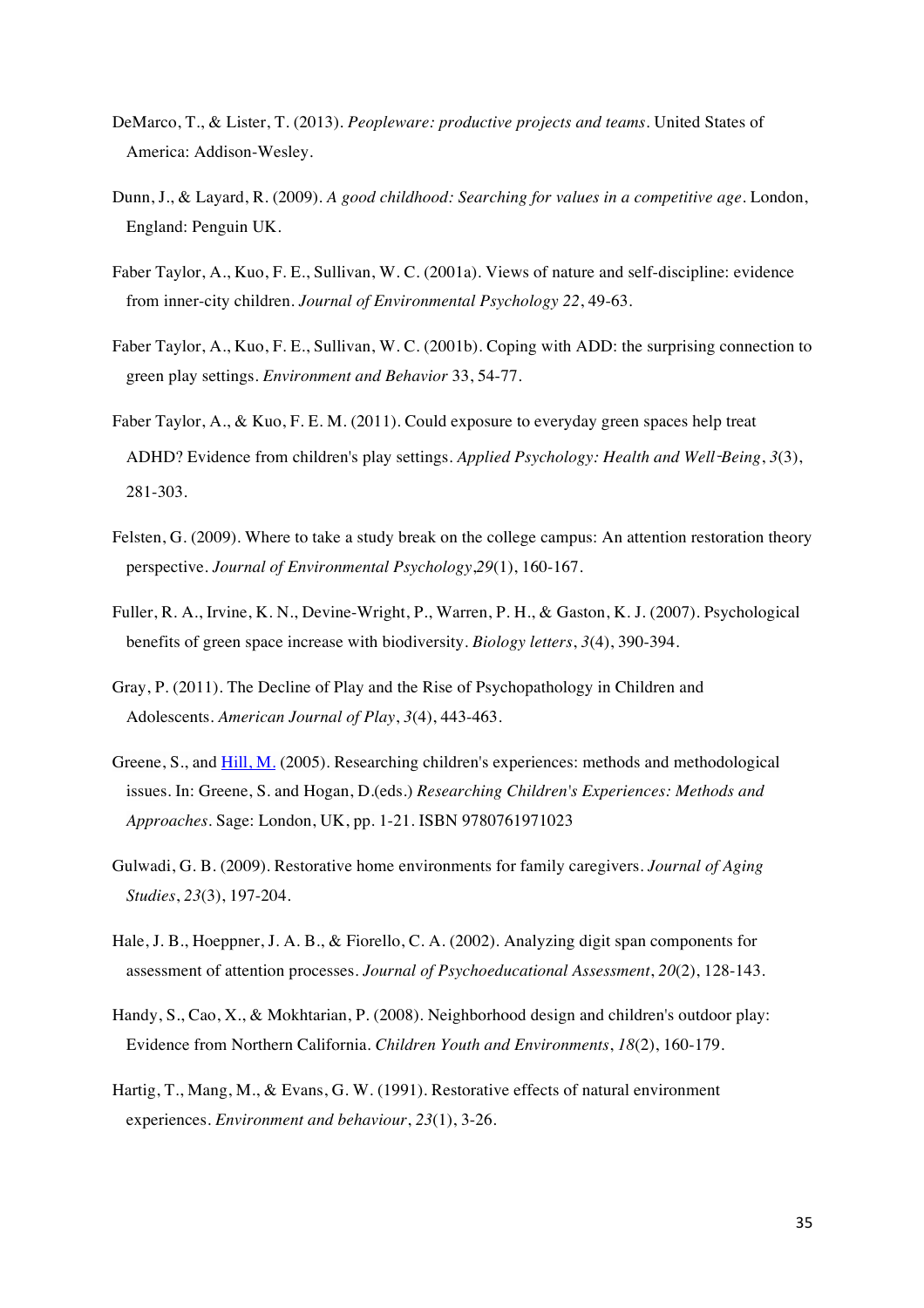- Hill, L., Williams, J. H., Aucott, L., Milne, J., Thomson, J., Greig, J., ... & MON-WILLIAMS, M. A. R. K. (2010). Exercising attention within the classroom. *Developmental medicine & child neurology*, *52*(10), 929-934.
- Hillman, C. H., Pontifex, M. B., Raine, L. B., Castelli, D. M., Hall, E. E., & Kramer, A. F. (2009). The effect of acute treadmill walking on cognitive control and academic achievement in preadolescent children. *Neuroscience*, *159*(3), 1044-1054.
- Hug, S. M., Hartig, T., Hansmann, R., Seeland, K., & Hornung, R. (2009). Restorative qualities of indoor and outdoor exercise settings as predictors of exercise frequency. *Health & place*, *15*(4), 971-980.
- Kaplan, R. & Kaplan, S. (1989). *The Experience of Nature: A Psychological Perspective*. New York: Cambridge.
- Kaplan, S. (1995). The restorative benefits of nature: toward an integrative framework. *Journal of Environmental Psychology* 15, 169-182.
- Kaplan, S. (2001). Meditation, restoration, and the management of mental fatigue. *Environment and Behavior*, *33*(4), 480-506.
- Kaplan, S., & Talbot, J. F. (1983). Psychological benefits of a wilderness experience. *Behavior and the natural environment, 6,* 163-203. doi: 10.1007/978-1-4613-3539-9\_6
- Kjellgren, A., & Buhrkall, H. (2010). A comparison of the restorative effect of a natural environment with that of a simulated natural environment. *Journal of Environmental Psychology*, *30*(4), 464- 472.
- Kohn, A. (1999). *Punished by rewards: The trouble with gold stars, incentive plans, A's, praise, and other bribes*. United States of America: Houghton Mifflin Harcourt.
- Kuo, F. E., & Faber Taylor, A. (2004). A potential natural treatment for attention-deficit/hyperactivity disorder: evidence from a national study. *American journal of public health*, *94*(9), 1580-1586.
- Kuo, F. E., & Sullivan, W. C. (2001). Environment and crime in the inner city does vegetation reduce crime?. *Environment and behavior*, *33*(3), 343-367.
- Laerhoven, H. V., Zaag-Loonen, H. V. D., & Derkx, B. H. F. (2004). A comparison of Likert scale and visual analogue scales as response options in children's questionnaires. *Acta paediatrica*, *93*(6), 830-835.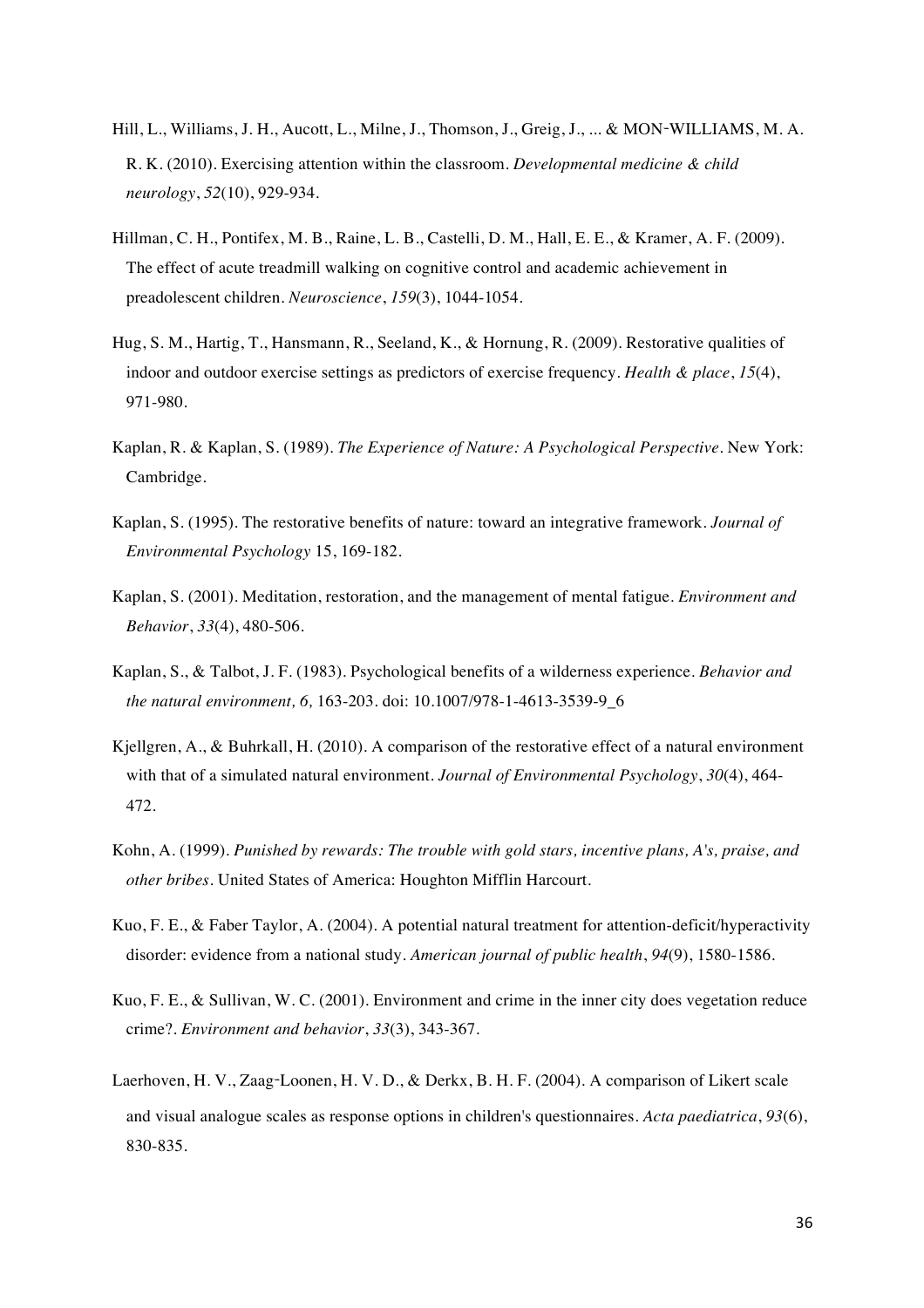- Laumann, K., Gärling, T., & Stormark, K. M. (2003). Selective attention and heart rate responses to natural and urban environments. *Journal of environmental psychology*, *23*(2), 125-134.
- Lezak, M. D. (1983). *Neuropsychological assessment*. New York: Oxford University Press.
- Likert, R. (1932). A technique for the measurement of attitudes. *Archives of Psychology, 22*, 140.
- Mackay, G. J., & Neill, J. T. (2010). The effect of "green exercise" on state anxiety and the role of exercise duration, intensity, and greenness: A quasi-experimental study. *Psychology of sport and exercise*, *11*(3), 238-245.
- Mårtensson, F., Boldemann, C., Söderström, M., Blennow, M., Englund, J. E., & Grahn, P. (2009). Outdoor environmental assessment of attention promoting settings for preschool children. *Health & Place*, *15*(4), 1149-1157.
- Medina, J. A., Netto, T. L., Muszkat, M., Medina, A. C., Botter, D., Orbetelli, R., ... & Miranda, M. C. (2010). Exercise impact on sustained attention of ADHD children, methylphenidate effects. *ADHD Attention Deficit and Hyperactivity Disorders*, *2*(1), 49-58.
- Moss, S. (2012). Natural childhood. *RSPB, Sandy*.
- Neuwelt, P. M., & Kearns, R. A. (2006). Health benefits of walking school buses in Auckland, New Zealand: perceptions of children and adults. *Children Youth and Environments*, *16*(1), 104-120.
- Oppezzo, Marily; Schwartz, Daniel L. (2014). Give your ideas some legs: The positive effect of walking on creative thinking. *Journal of Experimental Psychology: Learning, Memory, and Cognition,40*(4), 1142-1152. Retrieved from: http://dx.doi.org/10.1037/a0036577
- Ottosson, J., & Grahn, P. (2005). A comparison of leisure time spent in a garden with leisure time spent indoors: on measures of restoration in residents in geriatric care. *Landscape Research*, *30*(1), 23-55.
- Pontifex, M. B., Saliba, B. J., Raine, L. B., Picchietti, D. L., & Hillman, C. H. (2013). Exercise improves behavioral, neurocognitive, and scholastic performance in children with attentiondeficit/hyperactivity disorder. *The Journal of pediatrics*, *162*(3), 543-551.
- Pretty, J., Peacock, J., Sellens, M., & Griffin, M. (2005). The mental and physical health outcomes of green exercise. *International journal of environmental health research*, *15*(5), 319-337.
- Prezza, M. (2007). Children's independent mobility: A review of recent Italian Literature. *Children, Youth and Environments, 17*(4), 293-318.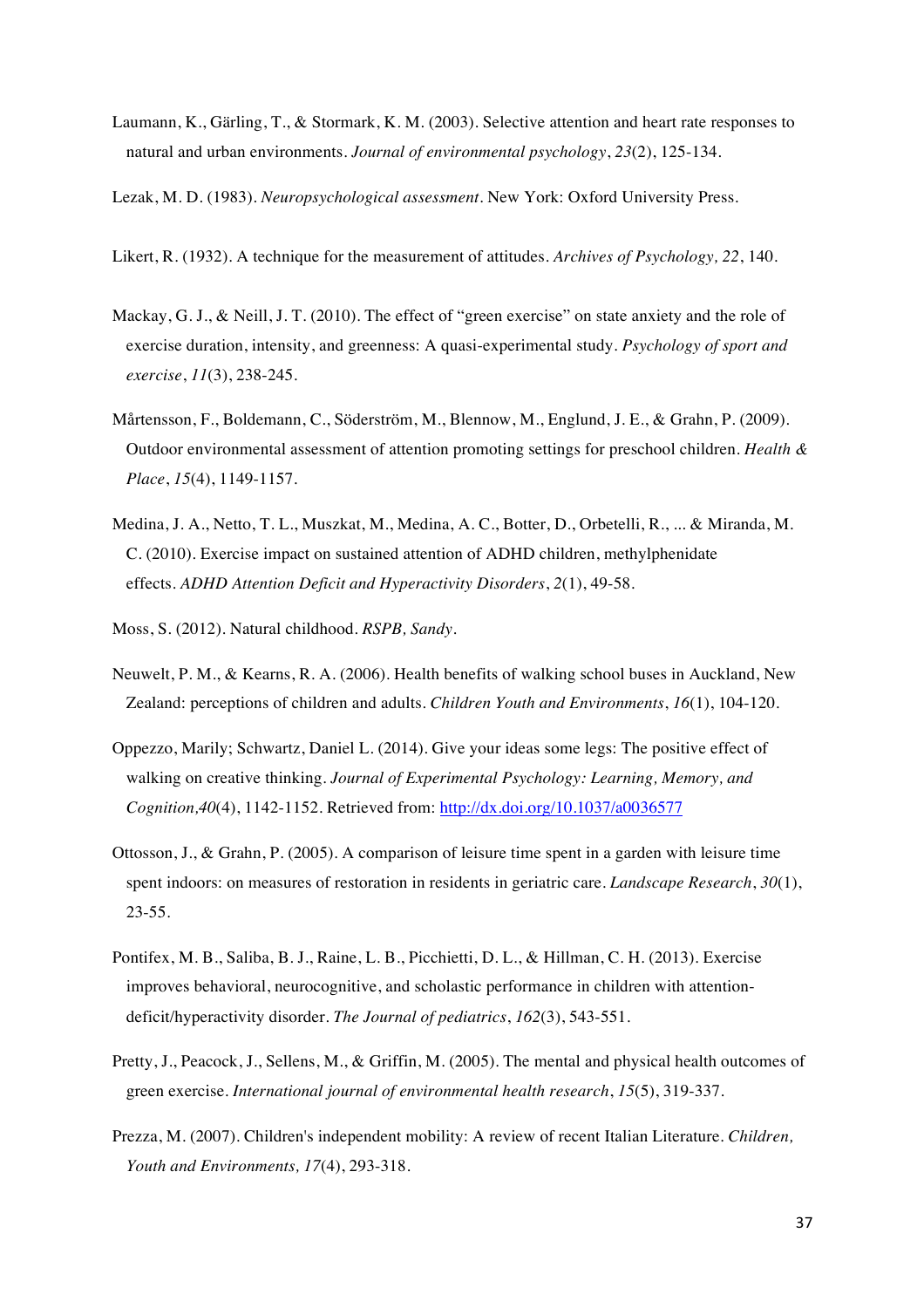- Rich, D. L. (2007). *Effects of exposure to nature and plants on cognition and mood: A cognitive psychological perspective*. Ithaca, NY: Cornell University
- Shaffer, D.R. (1985). *Developmental psychology: Theory, research, and applications.* Monterey CA: Brooks/Cole
- Shibata,S., & Suzuki, N. (2001). Effects of indoor foliage plants on subjects' recovery from mental fatigue. *North American Journal of Psychology, 3,* 385-396
- Shibata,S., & Suzuki, N. (2002). Effects of the foliage plant on task performance and mood. *Journal of Environmental Psychology, 22,* 265-272
- Shibata,S., & Suzuki, N. (2004). Effects of an indoor plant on creative task performance and mood. *Scandinavian Journal of Psychology,45,* 373-381.
- Tantillo, Mary; Kesick, Christina M.; Hynd, George W.; Dishman, Rod K. (2002). The effects of exercise on children with attention-deficit hyperactivity disorder. *Medicine & Science in Sports & Exercise, 34*(2), 203-212. Retrieved from: http://dx.doi.org/10.1097/00005768-200202000-00004
- Taylor, A. F., & Kuo, F. E. (2009). Children with attention deficits concentrate better after walk in the park. *Journal of attention disorders*, *12*(5), 402-409
- Tennessen, C. M., & Cimprich, B. (1995). Views to nature: Effects on attention. *Journal of environmental psychology*, *15*(1), 77-85.
- Thompson Coon, J., Boddy, K., Stein, K., Whear, R., Barton, J., & Depledge, M. H. (2011). Does participating in physical activity in outdoor natural environments have a greater effect on physical and mental wellbeing than physical activity indoors? A systematic review. *Environmental science & technology*, *45*(5), 1761-1772.
- Ulrich, R. S., Simons, R. F., Losito, B. D., Fiorito, E., Miles, M. A., & Zelson, M. (1991). Stress recovery during exposure to natural and urban environments. *Journal of environmental psychology*, *11*(3), 201-230.
- Valaviciute, I. (2014). *Investigation of the potential impact of outdoor play on attention in primary school children*. Unpublished undergraduate maxi project, Psychology Department, University of Glasgow.
- Warneken, Felix; Tomasello, Michael. (2014). Extrinsic rewards undermine altruistic tendencies in 20-month-olds*. Motivation Science, 1*(S), 43-48. Retrieved from: http://dx.doi.org/10.1037/2333- 8113.1.S.43